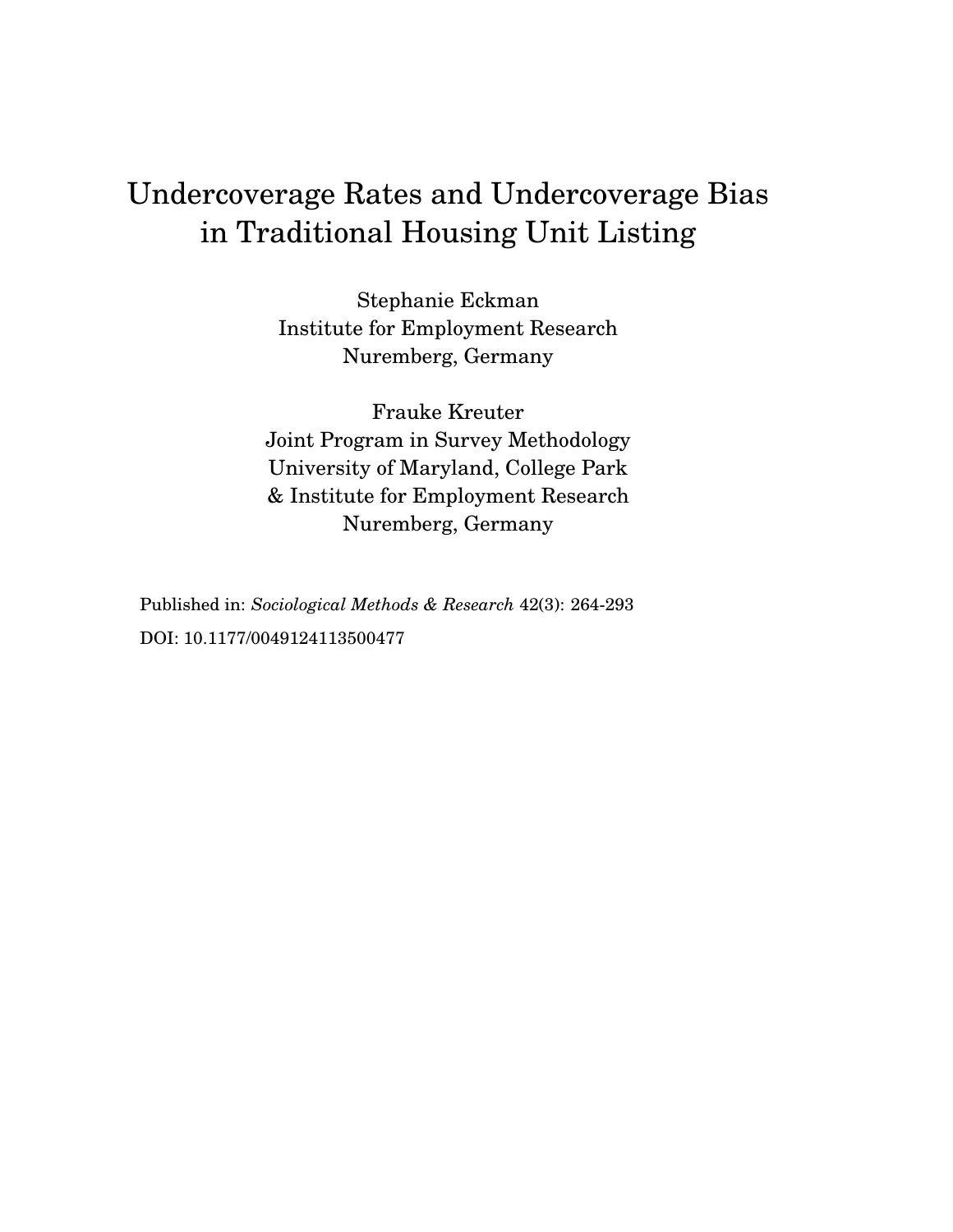#### **Abstract**

Many face-to-face surveys use field staff to create lists of housing units from which samples are selected. However, housing unit listing is vulnerable to errors of undercoverage: Some housing units are missed and have no chance to be selected. Such errors are not routinely measured and documented in survey reports. This study jointly investigates the rate of undercoverage, the correlates of undercoverage, and the bias in survey data due to undercoverage in listed housing unit frames. Working with the National Survey of Family Growth, we estimate an undercoverage rate for traditional listing efforts of 13.6 percent. We find that multi-unit status, rural areas, and map difficulties strongly correlate with undercoverage. We find significant bias in estimates of variables such as birth control use, pregnancies, and income. The results have important implications for users of data from surveys based on traditionally listed housing unit frames.

#### Acknowledgments:

In conducting this research, we received much help from staff members at the Survey Research Center at the University of Michigan, in particular Nicole Kirgis, Shonda Kruger-Ndiaye, Jim Lepkowski, James Wagner and Brady West. Thanks also to Dr. Mosher at the National Center for Health Statistics for allowing us to carry out this research with NSFG. For comments on earlier drafts of this paper, we thank Katharine G. Abraham, J. Michael Brick, Mick Couper, Colm O'Muircheartaigh, Jennifer Sinibaldi, and three reviewers. Support for this research was provided by the Centers for Disease Control and Prevention Grants for Public Health Dissertations, the Eunice Kennedy Shriver National Center for Child Health and Human Development grant R24-HD041041 to the Maryland Population Research Center, the Charles Cannell Fund in Survey Methodology at the Institute for Social Research of the University of Michigan, and the Rensis Likert Fund in Research in Survey Methodology at the Institute for Social Research. This article is based on the first author's dissertation, written at the Joint Program in Survey Methodology at the University of Maryland.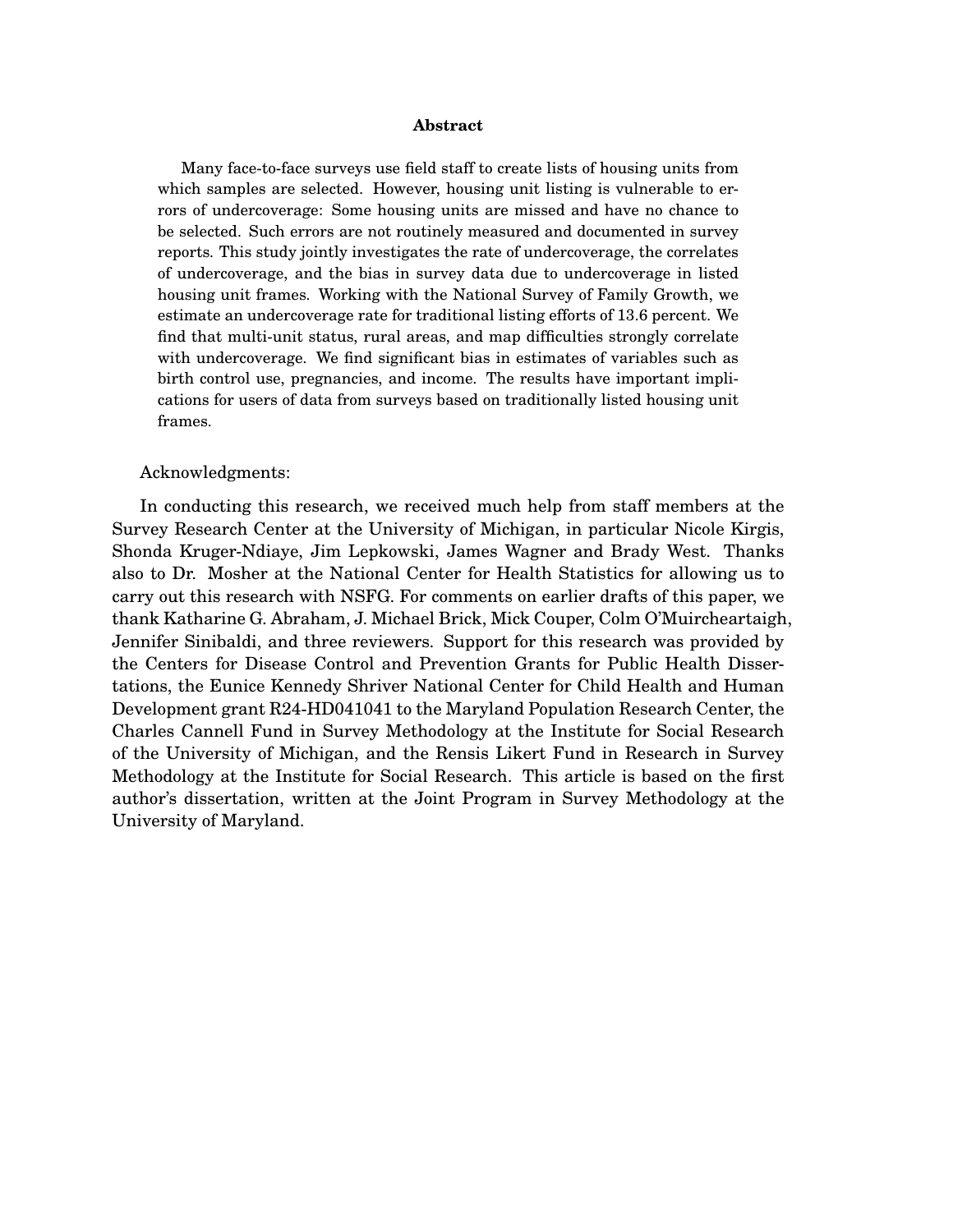# **1 Introduction**

Because of the importance of survey data to academic and public policy research, survey researchers have taken care to reduce nonresponse bias and measurement error. Coverage error, on the other hand, has received much less attention in large face-to-face surveys. Consider, as an example, the flagship survey for the study of fertility, sexual behavior and family formation in the U. S., the National Survey of Family Growth (NSFG). The NSFG team has conducted important research in recent years on responsive design techniques to reduce nonresponse bias without increasing costs (Groves and Heeringa, 2006; Axinn et al., 2011) and on reducing misreporting to sensitive questions (Couper et al., 2009; Peytchev et al., 2010). Coverage error has not been addressed, except indirectly by Joyner et al. (2012), who look at overall representativity in the NSFG, a term which subsumes nonresponse, undercoverage and measurement error. While the concept of representativity is insightful, teasing apart the effects of different error sources can help us understand the mechanisms of error at each point in the data collection process and thus assist in improving data quality.

Studies that explore undercoverage *rates* in face-to-face surveys often compute net coverage rates: the ratio of weighted survey totals to national control totals. Net coverage rates in these studies are as low as 90% and even lower among Hispanics, African-Americans and men (Botman, 1987; Hainer et al., 1988; Shapiro and Kostanich, 1988; Fay, 1989; Shapiro et al., 1993; Montaquila et al., 1996; Chromy et al., 1999; Horrigan et al., 1999; Judkins et al., 1999; Meier and Moore, 1999; Morton et al., 2006). These studies show that face-to-face surveys miss many people that they claim to represent. Such undercoverage can occur at two stages. In the first stage, the housing unit frame from which the sample is selected should contain all units that lie in the areas selected for the survey. In the second stage, each eligible member of the selected households should have a chance to be selected. For the latter stage, the literature on coverage of household members has revealed several mechanisms of undercoverage in the application of the household roster: those with tenuous attachments to households; those who do not contribute to household income; and those who wish to hide from authorities or generally try to avoid taking surveys tend to be undercovered (Valentine and Valentine, 1971; Hainer, 1987; Fein, 1990; Tourangeau et al., 1997; Martin, 2007; Tourangeau et al., 2012). In the first stage, however, the mechanisms of undercoverage of housing units are not yet well understood. For this reason, we focus in this paper on housing unit frame creation, specifically those created by field staff in a process called "listing." If frames created through listing miss some units that they should include, they suffer from undercoverage. The missed units have no chance to be selected, and the people who live there have no opportunity to take part in any survey using the listings.  $<sup>1</sup>$ </sup>

<sup>&</sup>lt;sup>1</sup>Undercovered units could be covered via a missed housing unit procedure such as the half-open interval technique, though see Eckman and O'Muircheartaigh (2011) for evidence that this technique does not work as it should.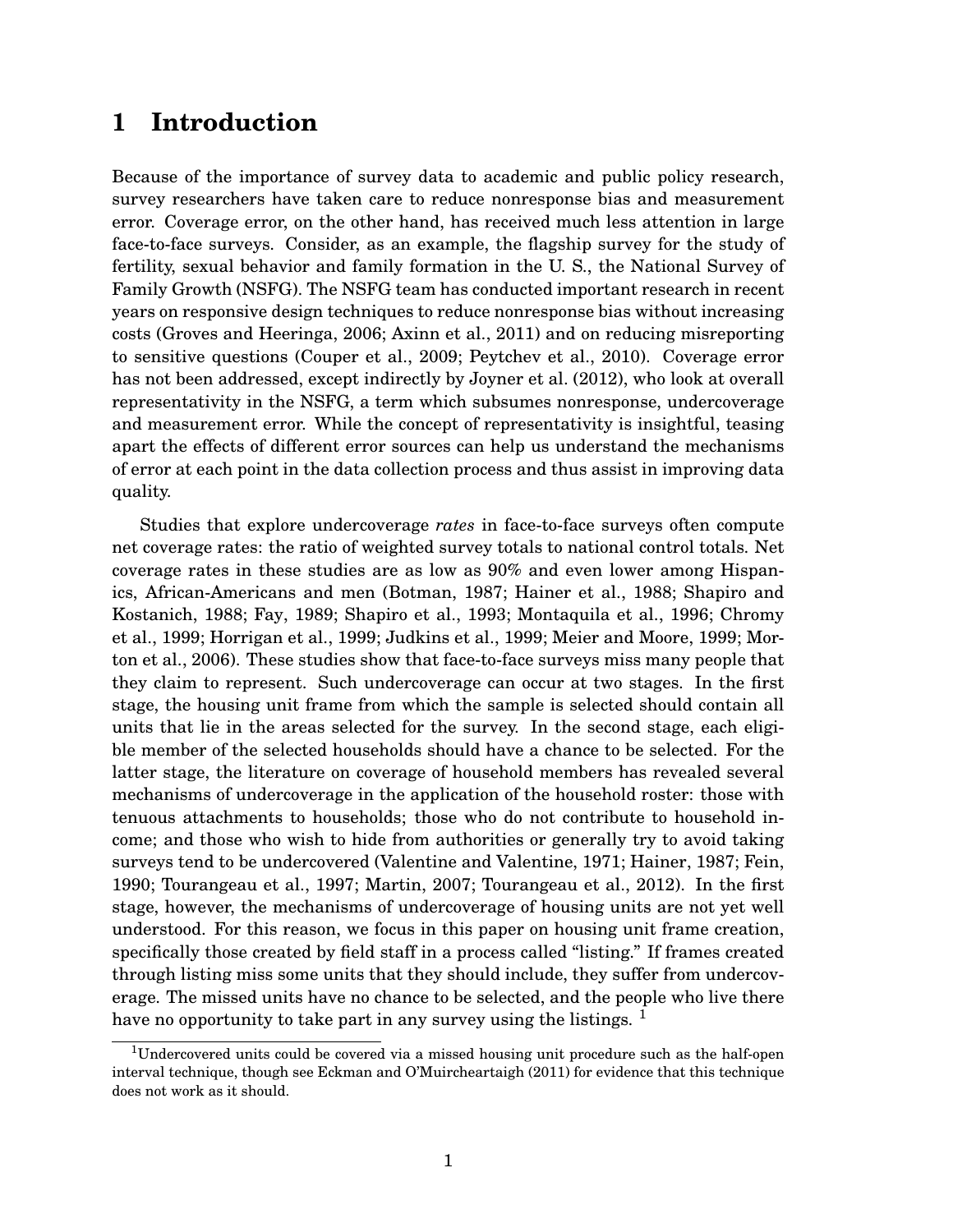Just as nonresponse can lead to bias if the propensity to respond is related to variables collected in the survey (Groves, 2006), undercoverage can also lead to *bias* if the propensity to be included on the frame is related to survey variables. For example, if the field staff tend to miss small apartments, and the persons who live in these units are more likely to live alone, then estimates of household size could be biased due to errors in the frame. None of the studies mentioned above explores coverage bias in face-to-face surveys, but there is indirect evidence that implausible estimates of victimization rates from the National Crime Study (Martin, 1981; Cook, 1985) and relative labor force participation and school enrollment rates by race and sex from the Current Population Survey (Clogg et al., 1989) are due to coverage bias.

In most surveys, not only do we not have data about the cases that are undercovered, very often we do not even know how many such cases there are. This lack of information about the undercovered cases is the central challenge to studying coverage error. This paper takes a new approach to the study of coverage in listed housing unit frames. Working with professional field staff, we relisted segments in which NSFG interviews had already been carried out. We attempt to reveal patterns of undercoverage and estimate coverage bias by investigating whether completed cases, known to be valid housing units, were captured by the second listing. We answer the following three research questions:

- 1. What would the undercoverage rate in our sample segments have been, had only the traditional listing been done?
- 2. What do the patterns of undercoverage in these segments suggest about the mechanisms behind the listing errors?
- 3. How much bias would result in key NSFG demographic and fertility measures due to undercoverage on the housing unit frame?

## **2 Background**

There are two commonly used methods to create housing unit frames in the field. In *traditional listing*, members of the field staff, called listers, create frames "from scratch." The listers are given maps which show streets, water features and local landmarks, and which indicate with shading the area to be listed. These selected areas, called segments, are one or more Census blocks, grouped together to meet a minimum population size and selected with probability proportional to population. Segments can be as small as one block in dense urban areas or as large as several square miles in sparsely settled rural areas. Using the maps as guides, the listers systematically travel around the selected area and record the address of every residential unit they see, on paper or on a computer (Harter et al., 2010). The *dependent listing* task is similar, but here listers are provided with an already existing list of addresses, which they update in the field, adding units that are missing and removing those that do not exist or are not residential. Traditional listing was for many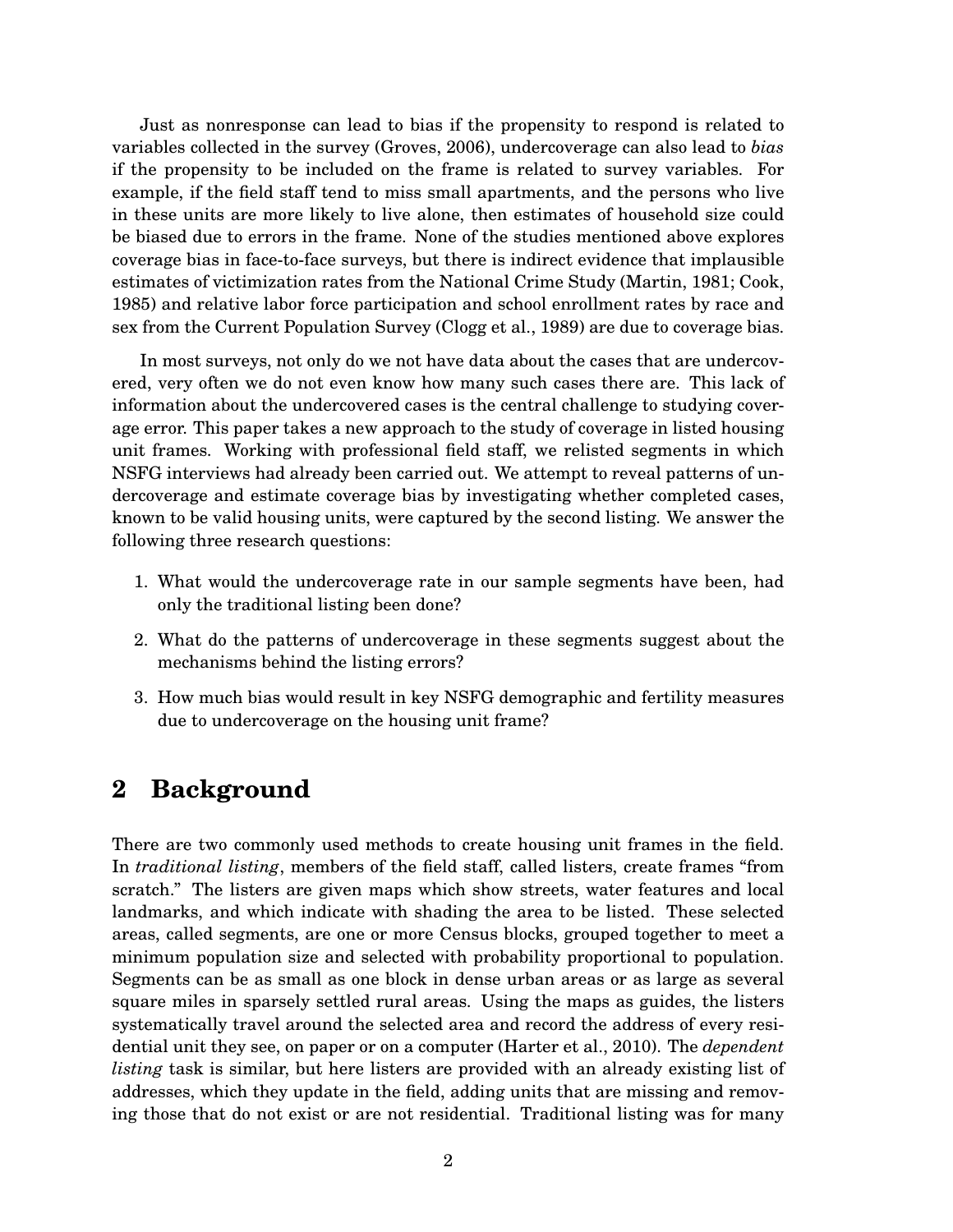years considered the highest quality method of frame construction, an improvement over quota and random walk procedures (Manheimer and Hyman, 1949; Boyd and Westfall, 1955). Dependent listing is rather new and can be less expensive then traditional listing (O'Muircheartaigh et al., 2002).

Regardless of the method, the goal of the listing process is to create a frame of all residential addresses that lie inside the selected area. These lists are returned to the central office and become a frame from which a sample of housing units is selected for interviewing. Interviewers then return to the areas and attempt to interview at the selected units.<sup>2</sup>

Previous research has illuminated an important mechanism of error in dependent listing: listers tend to become overly reliant on the existing list of addresses, and tend not to correct errors of inclusion and exclusion (Eckman and Kreuter, 2011). Less is known about the mechanisms of error in traditional listing, which is why we focus on this listing method here. Traditional listing is widely used in the U.S. and elsewhere. In 2009, the National Survey of Drug Use and Health listed more than 500,000 units via traditional listing (Morton et al., 2010, Table 3.4), and several countries participating in the European Social Survey also use traditional listing (Jowell and the Central Co-ordinating Team, 2003, 2005, 2007; Central Co-ordinating Team, 2010). Other surveys, such as the National Survey of Family Growth, the General Social Survey, and the Current Population Survey, use traditional listing in some parts of the country, and dependent listing in others (Groves et al., 2009; Harter et al., 2010; U.S. Census Bureau, 2006).

Studies of coverage of traditionally listed housing unit frames have found net coverage rates from 80% to more than 99% (Manheimer and Hyman, 1949; Kish and Hess, 1958; Hawkes, 1986; Childers, 1992; Barrett et al., 2002; Pearson, 2003; O'Muircheartaigh et al., 2006, 2007). The neighborhood characteristics associated with undercoverage are low median household income (Manheimer and Hyman, 1949; O'Muircheartaigh et al., 2007) and rural areas (O'Muircheartaigh et al., 2007). At the housing unit level, vacant units, trailers, and those in multi-unit buildings, particularly small buildings with two to nine units, are vulnerable to undercoverage (U. S. Census Bureau, 1993; Childers, 1992; Barrett et al., 2002). Lister characteristics, and interactions between lister and segment characteristics, have been hypothesized to affect frame quality. However, the only study to look at lister characteristics found no significant relationships between lister experience and errors of undercoverage and overcoverage (Pearson, 2003).

Like all coverage studies, these previous studies of coverage in housing unit frames must make assumptions about the gold standard frame against which they compare the frame under investigation. Kish and Hess (1958) calculate net coverage

<sup>&</sup>lt;sup>2</sup>Listing should not be confused with random route or address random techniques that rely on interviewers walking a serpentine route, selecting housing units as they go, which are used in several European countries and in developing countries (Fink, 1963; Schnell, 2008). The listing task differs from these techniques due to the clear separation in time between the frame creation and sampling tasks.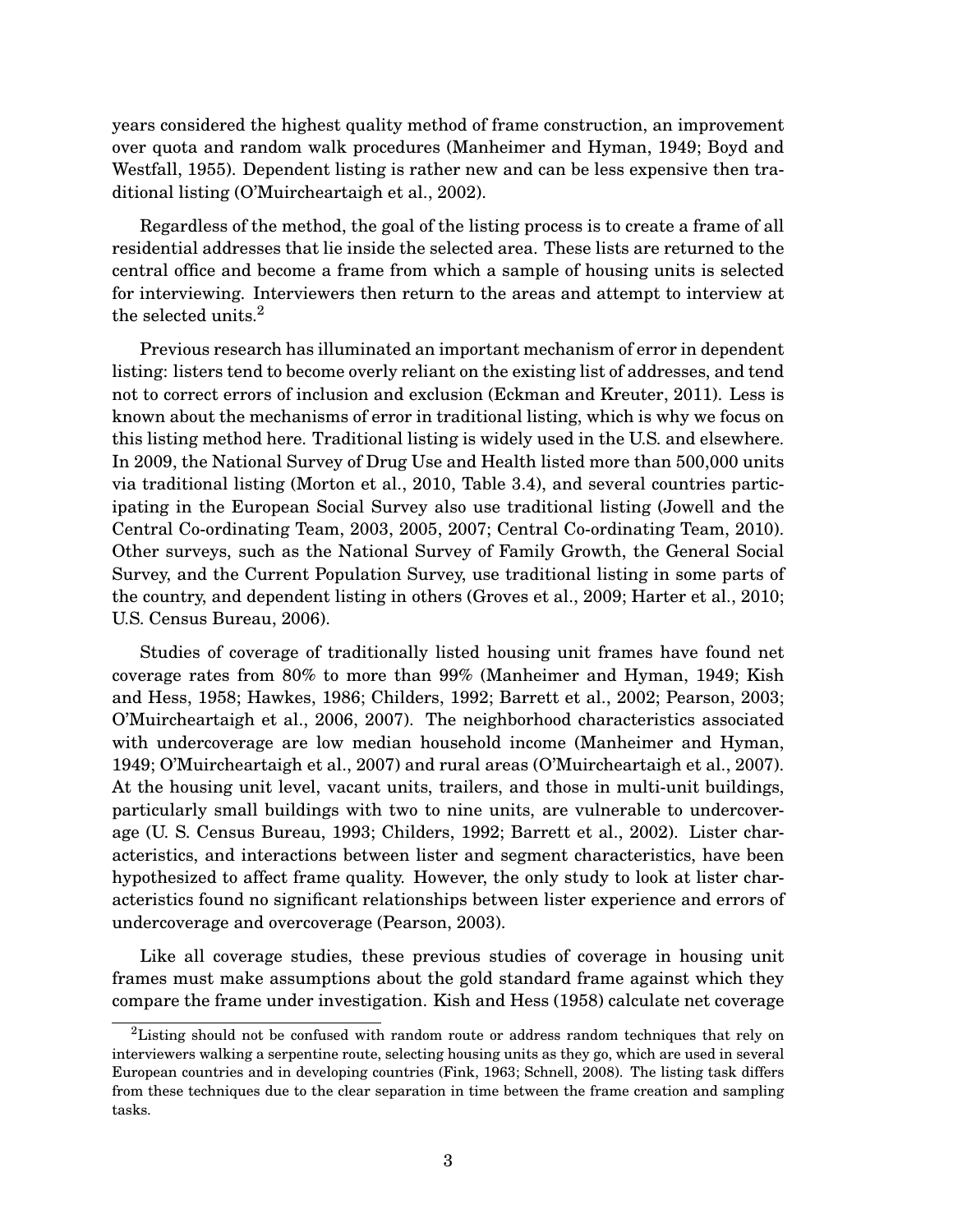rates relative to an estimate of the true frame size. This approach is quite sensitive to the accuracy of the estimates and furthermore cannot determine whether the *correct* housing units are on the frame, only that the correct *number* of units are on the frame. Other studies assume that a second listing, by a more senior lister or via dependent listing (or both), is more accurate (Childers, 1993; Barrett et al., 2002; O'Muircheartaigh et al., 2002; Pearson, 2003; Thompson and Turmelle, 2004; O'Muircheartaigh et al., 2006, 2007). However, we are not aware of any empirical evidence that justifies this assumption, and it may be the case that junior listers make fewer errors than do senior listers, as junior staff may have more regular and recent listing experience. The use of dependent listing to create a gold standard frame can also be problematic, given the susceptibility of that listing method to confirmation bias (Eckman and Kreuter, 2011). In addition to their reliance on problematic gold standard assumptions, none of these studies estimates coverage bias due to errors in the listed frame.

To understand what drives the errors in housing unit listing, we first consider the listing task in detail. A good lister should circle a block several times, and look carefully at each building, to determine how many residential units it contains. This behavior may attract negative attention from residents or even the police. Listers work largely on their own, and may be the only member of the project staff for hundreds of miles. When they encounter difficult or unclear listing situations, they are not able to discuss them with another lister or supervisor, except by phone. In addition, their work is usually not fully reviewed in the field by another project member, due to the high costs of traveling other listers to the area.<sup>3</sup>

The rational actor theory holds that individuals weigh costs and benefits when making decisions (Coleman, 1994). Similar perspectives have been used to study survey nonresponse and measurement error (Philipson and Lawless, 1997; Kennickell, 2000, 2003; Singer, 2011), and thus rational actor theory may be useful in understanding the mechanisms of error in housing unit listing as well. In the context of listing, this perspective suggests that listers working alone in unfamiliar areas, without direct contact with a supervisor, may weigh the benefits of closely investigating every structure for hidden housing units against the costs of doing so in terms of time spent away from home, personal safety, and so on. When a map does not match the situation on the ground, they may guess at the boundaries of the selected area. When a building or complex is gated, they may estimate the number of the housing units inside instead of trying to gain access and count the units. Listers may further compromise quality for comfort and convenience by driving rather than walking. Such behaviors make the listing task easier for the lister, but can also lead to errors of undercoverage.

To test for the pattern of errors in traditional listing suggested by the rational actor theory, and to estimate coverage bias in one of our most important demographic

<sup>&</sup>lt;sup>3</sup>To our knowledge, only the U.S. Census Bureau routinely performs in-field relisting as a check on the accuracy of their listed frames. Every year, senior field staff do a dependent check of two blocks listed by every lister and provide feedback on errors. See Pearson (2003) for more details.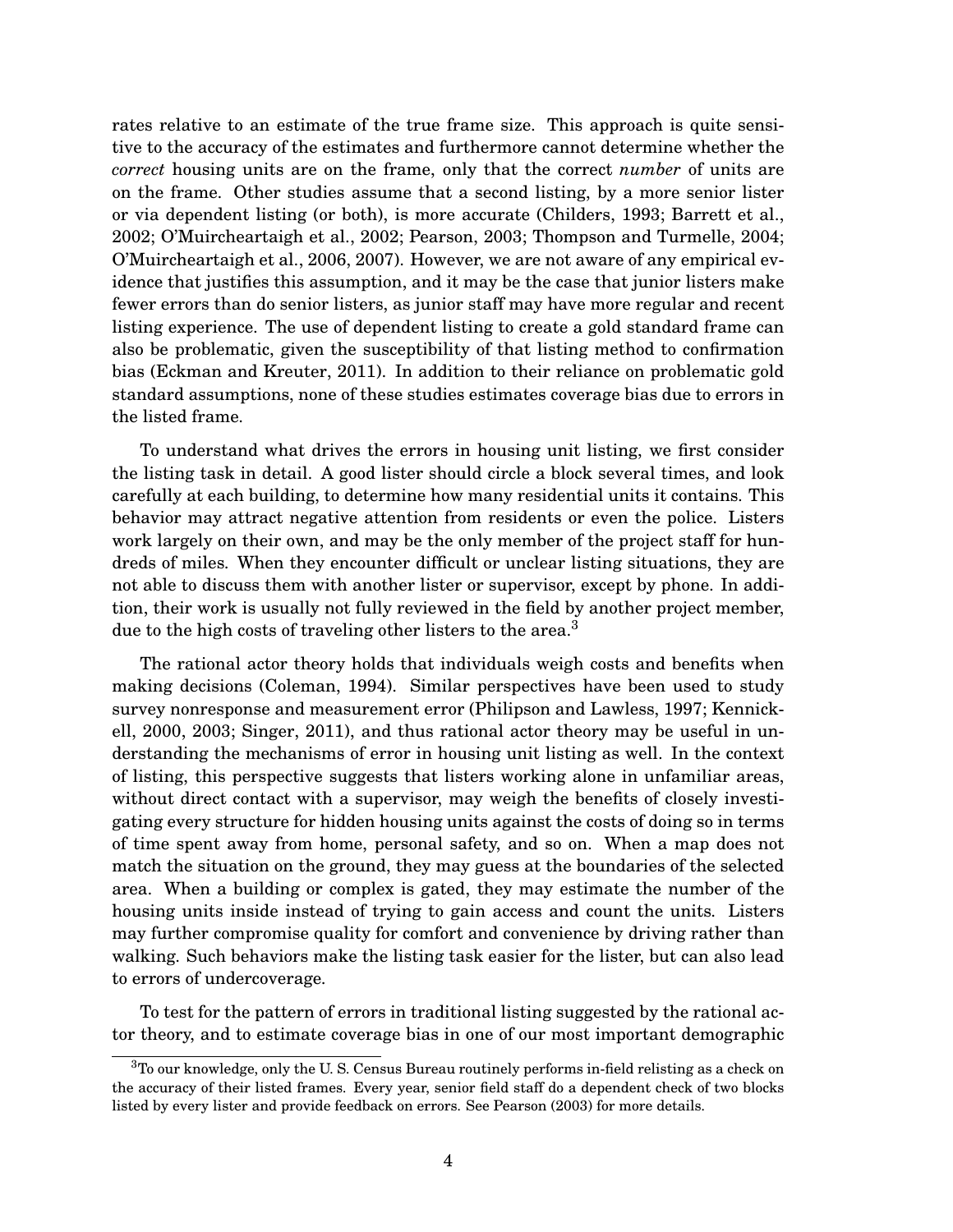surveys, we conducted a study of listing error in conjunction with the National Survey of Family Growth.

### **3 Data**

In 2009 we worked with the National Survey of Family Growth (NSFG) to relist a sample of segments. The second listing was always done via traditional listing, and thus we can estimate undercoverage in traditional listing by calculating how many units found by the first listing were also covered by the second. We can also use the subset of those cases in the first listing which completed the interview to calculate coverage bias due to traditional listing. This design, involving known housing units about which we have survey data, is unique in the coverage literature, and permits exploration of both undercoverage rates and undercoverage bias.

Cycle 7 of the NSFG was a national area-probability study conducted from 2006 to 2010 by the Division of Vital Statistics at the National Center for Health Statistics to study fertility behavior. The initial sample was selected in four stages. The sampling units at the first stage were counties or groups of counties. At the second stage, segments were selected within these counties. After listing, housing units within the segments were sampled, and interviewers attempted to screen each household to determine if any residents were eligible (15-44 years old). In the last stage, an eligible household member was selected for the interview. A fifth stage was used towards the end of data collection to subsample nonresponding cases for extra interviewer effort (Lepkowski et al., 2010).

Data collection for NSFG Cycle 7 was carried out by the Survey Research Center at the University of Michigan. The long data collection period was broken into quarters lasting three months each. In each quarter, a nationally representative sample of segments was in the field.

All interviewers were also listers: in every quarter they interviewed cases in their active segments and listed segments which would become active the next quarter. As they listed, NSFG listers recorded housing unit addresses into a tablet computer. The software ensured that listers parsed addresses into fields (street number, street name, apartment designator) and provided a drop-down menu of street names preloaded in the central office to minimize spelling errors and standardize abbreviations. Listers also recorded observations of the neighborhood on the computer: languages spoken, safety and accessibility concerns, and whether they drove or walked while listing.<sup>4</sup> The first listing of each segment was conducted by the interviewer assigned by the project, who used dependent listing whenever the address database maintained by the vendor provided more than six addresses in the selected segment, and traditional listing otherwise. This listing took place from January to

<sup>&</sup>lt;sup>4</sup>These observations are standard for Survey Research Center surveys and are used by interviewers to plan field work strategies.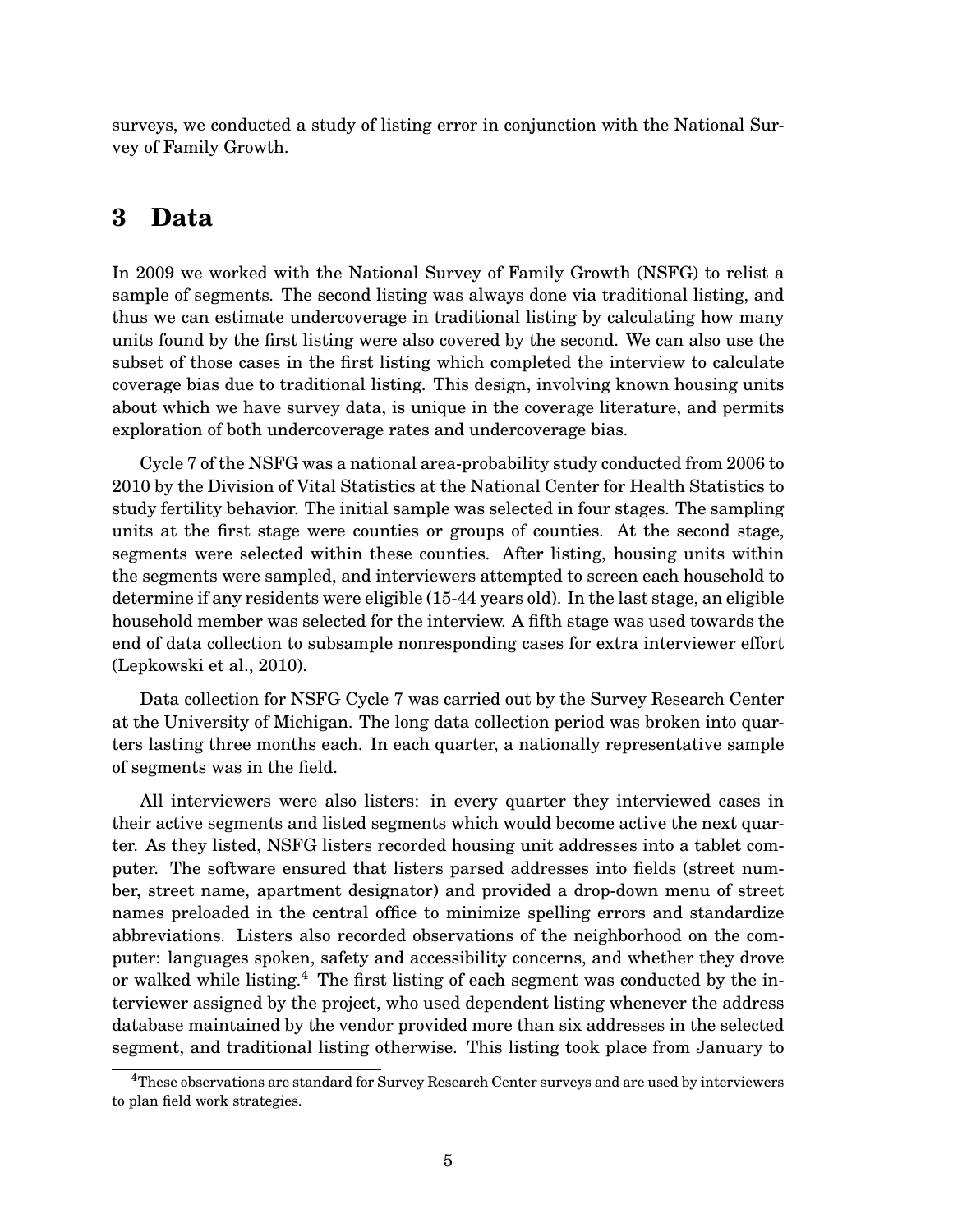March, 2009 after which cases were selected and sent to the field for screening and interviewing in the next quarter (April - June  $2009$ ).<sup>5</sup>

For the coverage study presented here, a stratified sample of 49 segments from the 104 segments fielded in quarter 12 of Cycle 7 was selected for a second listing. Segments with characteristics found in previous studies to be related to undercoverage in traditional listing, such as many multi-unit dwellings and trailers, or a high percentage of households in poverty, were placed into the one stratum, and all remaining segments were placed in the other. All segments (n=40) in the first stratum were selected, and nine out of 64 in the second stratum. The 49 selected segments were a nationally-representative sample.

For the purposes of this study, the selected segments were each listed a second time by a different NSFG lister, who used the same software and made independent neighborhood observations.<sup>6</sup> This second listing was always via traditional listing. The second listing took place from April to June of 2009 and was always within four months of the first. Due to the delay between the first and second listings, some real change might have take place in the housing unit stock in these areas. Any true loss of housing units in the selected segments (through, for example, demolition, fire, merging with other units) would appear in our analyses as undercoverage. However, fewer than 0.03% of all housing units are destroyed in these manners each year, so we believe the effect of such loss on our estimates is small (Eggers and Moumen, 2011).

Our analyses required matching the frames created by the two listings together: the Appendix provides details on the matching procedures. Housing units in three very rural segments could not be matched, because both listers used descriptions rather than addresses to identify units and seemed to follow different paths as they listed. The housing units in these segments represent about 3.4 million units nationally. Because these segments could not be matched, they are not used in our analyses.

In the 46 segments that we analyze, sixteen interviewers performed the first listings for the NSFG study, and 11 the second listings done for this study. Seven listers participated in both listing exercises, but never listed the same area twice. Most listed three segments in the second listing, but one listed nine, and one only one. The listers who did the second listing were not informed about the experiment, rather they were told that the listing was done to test new features of the listing software.

From the interviewer questionnaire, we know that those who performed the second listing were slightly more experienced but otherwise quite similar to those who

<sup>&</sup>lt;sup>5</sup>While approaching the selected cases, NSFG interviewers also conduct a half-open interval missed unit procedure which is meant to give any units undercovered in the initial listing a chance of selection. In the segments studied here, interviewers did not find any missed units, though they did find some in other segments in Cycle 7.

<sup>&</sup>lt;sup>6</sup>This investigation does not explore the inter-rater reliability of the neighborhood observations made by the two listers. See Casas-Cordero et al. (2013) for such an analysis.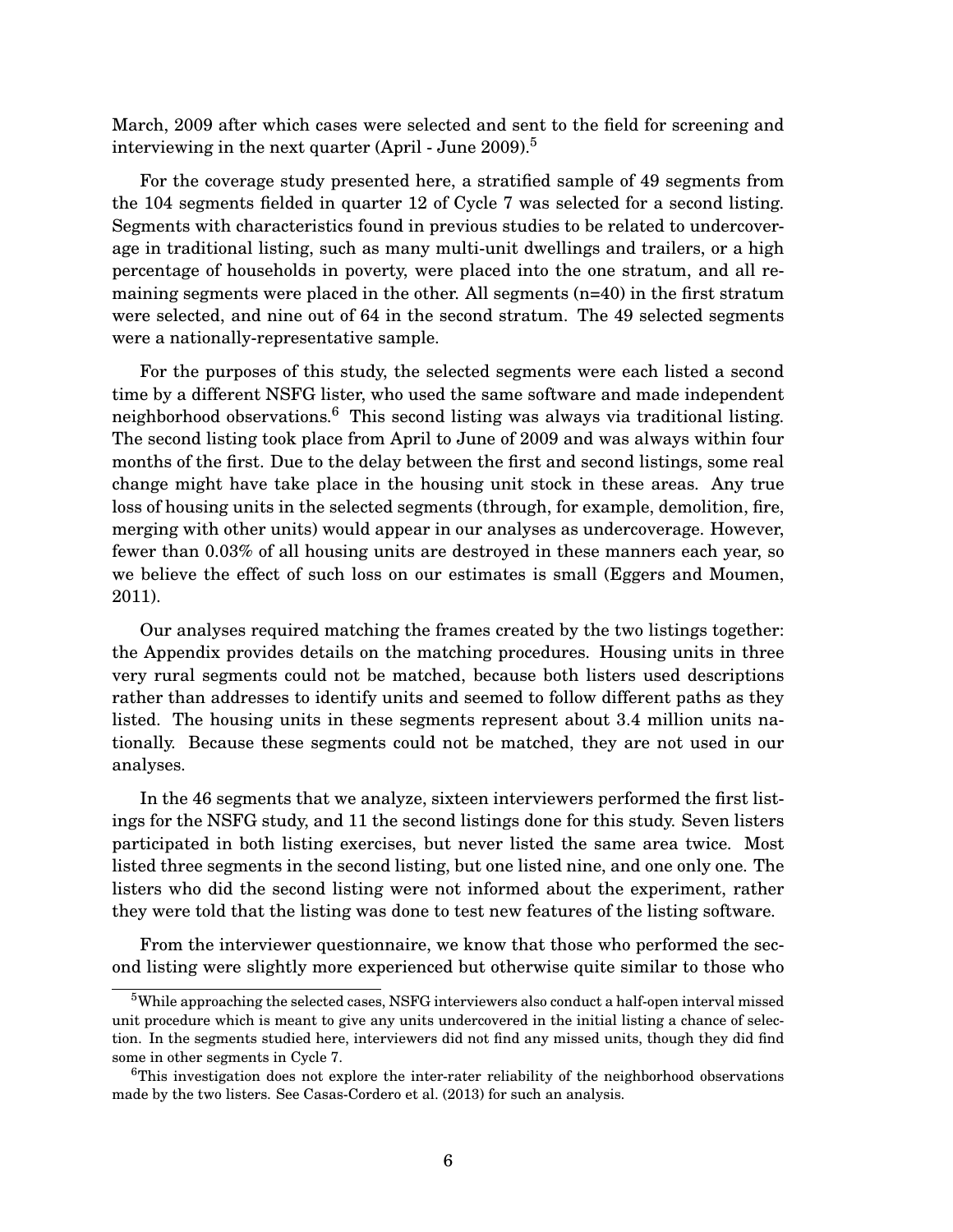did the first (Table 1). By design, all NSFG interviewers, and thus all listers, were female.

|                                                      | 1st Listing     | 2nd Listing   |
|------------------------------------------------------|-----------------|---------------|
| Number of listers                                    | 16              | 11            |
| African-American                                     | $13\%$          | 27%           |
| Speaks Spanish                                       | 56%             | 55%           |
| Has second job                                       | 38%             | 45%           |
| Interviewing experience, in years<br>Range, in years | 5.5<br>$0 - 12$ | 6.8<br>$3-12$ |

Table 1: Characteristics of Participating Listers

To gain insight into the listing task, we conducted 30 to 60 minute individual debriefings with seven of the listers who did the second listing, after both listing tasks were completed, but before analyzing the data. Many of the listing difficulties that came up in our discussions echo the findings of the studies discussed above. Listers have difficulties with small multi-unit buildings: they often cannot tell how many units a building contains, and will count doorbells, mailboxes or utility meters. Several listers mentioned hidden multi-units, buildings that appear to be single family homes but, upon closer inspection during interviewing, contain an additional unit. Rural segments are also difficult, they said, because they tend to cover a large area, the homes can be set quite far back from the road, and many of the streets are unnamed and the houses unnumbered.

Every lister mentioned the quality of her listing maps as a concern, saying that they were hard to read or out-of-date. The maps provided to the listers were based on the Census Bureau's Topologically Integrated Geographic Encoding and Referencing (TIGER) data, which were out-of-date and inaccurate in some areas at the time of the listing for this study, which was prior to the update for the 2010 Census (Zandbergen, 2009). To quantify the error in the listing maps, we compared them to Google's online maps. We coded whether the selected area on Google Maps contained additional streets not shown on the listing map. Twelve segments had such missing interior streets, which may be an indicator of recent growth and construction in the segments. Eight segments had other map errors: mislabeled streets or segment boundaries that were a different shape than those shown online. Such errors make the selected area difficult to identify and could affect coverage.

A map issue that all listers mentioned as troublesome is non-visible boundaries, which are block edges that do not correspond to streets or other visible landmarks: they are often political boundaries such as town or county limits. While non-visible boundaries are not map errors, they can cause problems if listers do not know where they should start and stop listing in such areas. Seventeen segments in this study had non-visible boundaries.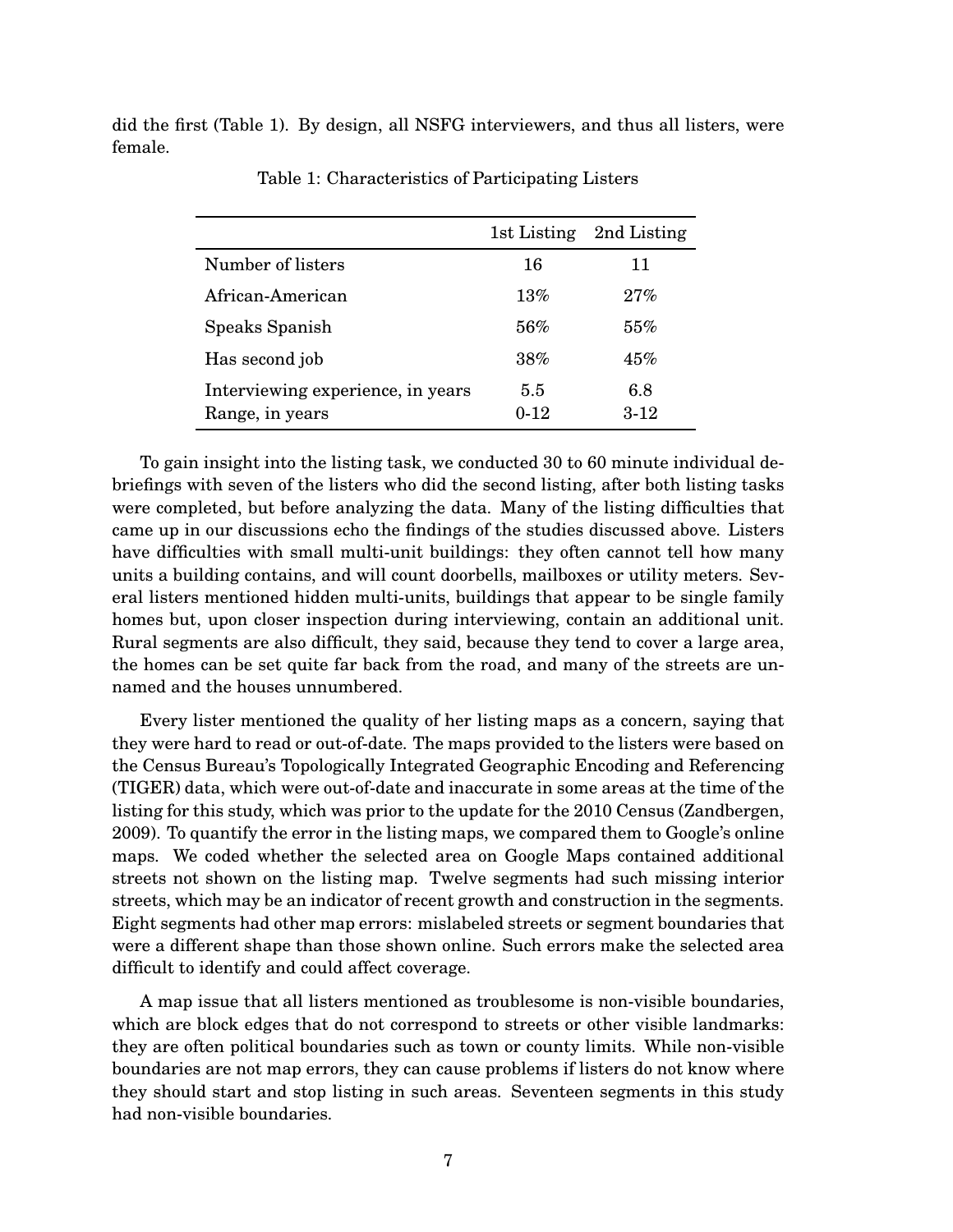Driving would seem to create problems finding hidden units. A lister in a car cannot see the units well, especially from the driver's side of the car (listers always list the units on their right). The listers explained that they drive because many rural segments are so large, they cannot cover them in a reasonable amount of time except by car. Others mentioned that in single family neighborhoods, where they feel rather certain there are no hidden units, driving is simply easier and faster. In this study, 31 of the 46 segments were listed while the lister herself was driving. All but one of the eight rural segments were listed while driving, and more than half of the urban segments.<sup>7</sup>

### **4 Methods**

To address the first research question concerning the undercoverage rate in the traditional listing, we use the 46 matched segments and two different case bases. The first case base is all 9,059 housing units from the first listing, and the undercoverage rate is the weighted percent of these cases that were also captured in the second listing. However, among these units may be some that were overcovered by the first listing and thus should not have been listed by the second lister. Such errors in the first listing will introduce positive bias into our estimate of the undercoverage rate. To address this shortcoming, we use the second case base, the 1,970 units from the first listing that were selected for the survey and found to have been properly listed by the interviewer. $8$  We can be reasonable certain that these housing units existed at the time of data collection and thus that they should have been listed by the second lister. The first approach uses a larger case base and has more external validity, while the second has a higher claim to being a gold standard. Together the two methods give us a good sense of undercoverage in traditional listing.

A logistic model of listing propensity explores the housing unit, segment and lister characteristics that correlate with the probability that a unit was included on the traditionally listed frame. The model allows us to answer the second research question and to test the hypotheses about undercoverage developed above. The dependent variable in model is an indicator of whether the second listing included that unit (1) or not (0). The independent variables are: housing unit characteristics captured by the interviewers during data collection; area characteristics recorded during the second listing, coded from maps, or merged in from Census data; and lister characteristics from the interviewer questionnaire. Positive estimated coefficients on these characteristics indicate those that make a unit *more likely* to be listed and negative

<sup>&</sup>lt;sup>7</sup>Urbanicity was operationalized as the percent of all housing units in the block group which contains the segment that are in blocks flagged as rural in the 2000 Census. A block group is a Census Bureau geography made up of one or more blocks, smaller than a tract or county.

<sup>8</sup>1,994 cases were selected for the NSFG screener from our 46 segments. During field work, interviewers flagged 24 cases as improperly listed (either non-residential or outside the boundaries of the segment). These units should not have been listed by either lister and thus are not counted as undercovered.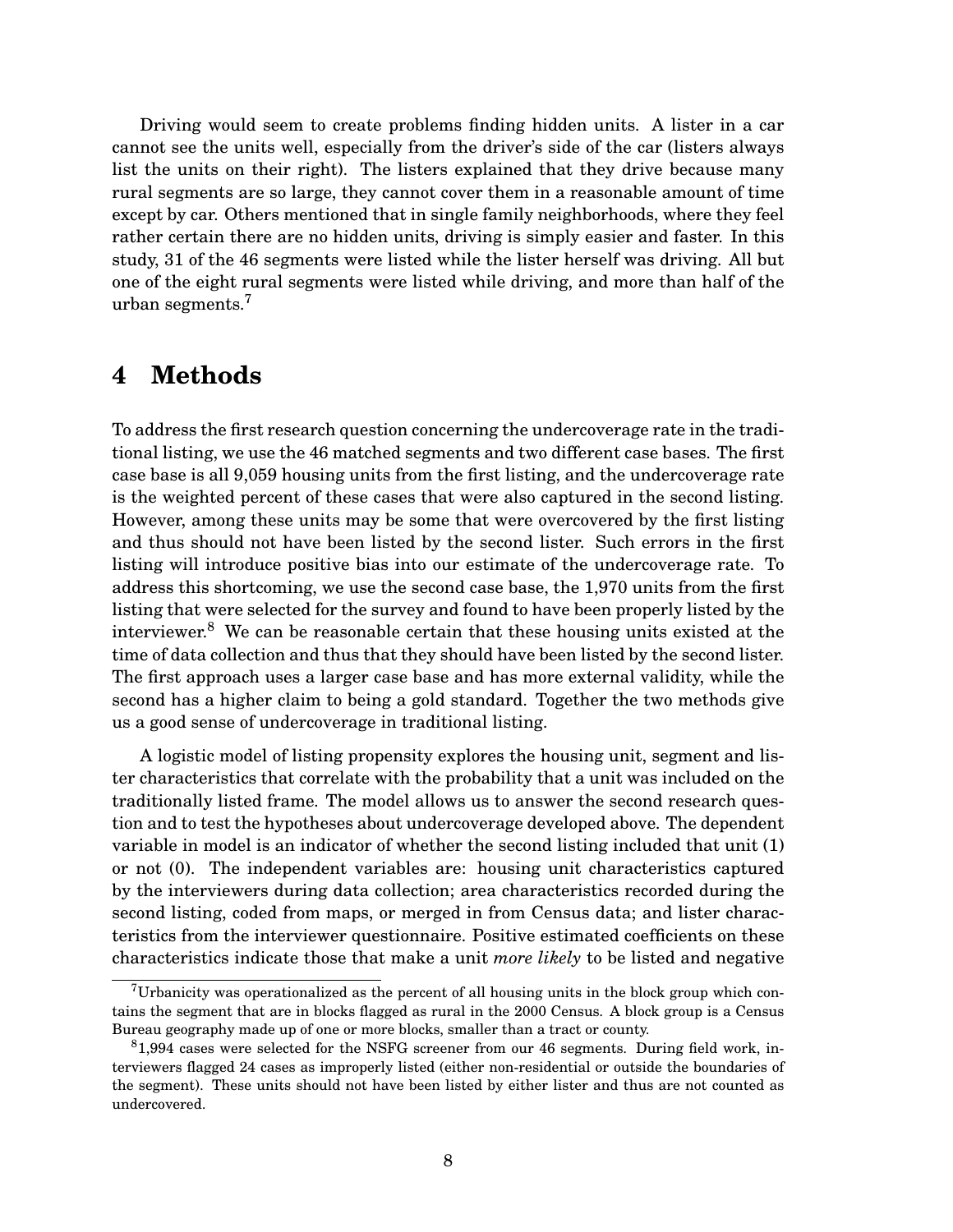

Figure 1: Venn Diagram of Two Listed Housing Unit Frames

coefficients those that make a unit *less likely* to be listed. The model uses the second case base (n=1,970).

The two listings of the completed cases, together with the collected NSFG survey data, also allow us to estimate undercoverage bias and answer the third research question. To help explain the bias estimation methods we use, Figure 1 shows a Venn diagram of the frames created in the two listings. The housing units listed in both the initial listing and the traditional listing are in set *B*. Some units were listed in the first listing and not the second: these are in set *A*. There are also units that were listed in the second listing and not the first: set *C*. 9

The ideal measure of bias would be the difference between the mean calculated from the units in the traditional listing ( $B\bigcup C$ ) and the mean on all cases ( $A\bigcup B\bigcup C$ ). If we let  $\bar{Y}_{BC}$  be the first mean and  $\bar{Y}_{ABC}$  the second, the bias is:

bias(
$$
\bar{Y}_{\text{trad}} = \bar{Y}_{BC} - \bar{Y}_{ABC}
$$
 (1)

However, we do not have survey data for any of the cases in *C*. We have data only for a sample of cases from the first listing  $(A \cup B)$ . For this reason, we must make additional assumptions when calculating bias. We use two different approaches to estimating the ideal bias in Equation 1. Each relies upon an assumption that is unlikely to be true in practice, but taken together they likely bound the true bias we are after.<sup>10</sup>

In the first approach, we compare the estimates from all completed cases with the estimates from those cases which were also covered by the second lister. That is, we compare the estimates from the completed cases in  $A \cup B$  to those only in *B*. Let  $\bar{y}_{AB}$  be the estimate of the mean of a given variable on all completed cases in these

<sup>9</sup>Note that the Venn diagram refers to the full frames created by the two listers, not only to the selected cases. The selected cases are a sample from  $A \cup B$ .

 $10$ The bias estimates developed here reflect the hypothetical risk of bias in data collected by NSFG, and are not estimates of actual bias in the released NSFG Cycle 7 data.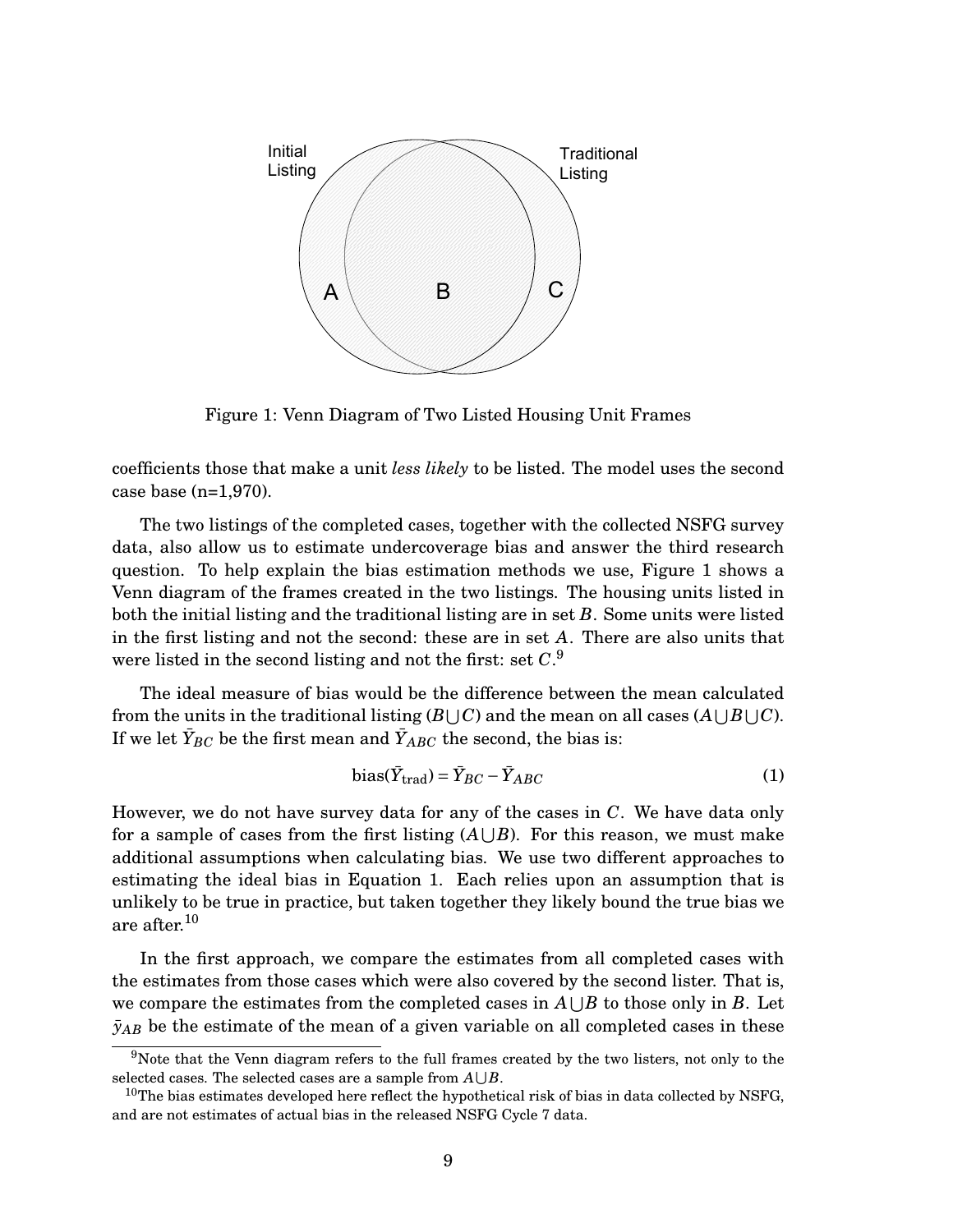segments. Let  $\bar{y}_B$  be the same mean calculated on only those cases which were also included in the traditional (second) listing. (The lower case *y* here indicates that we do not have data about all cases in *A* and *B*, but only for a sample of cases.) Then the estimate of relative bias from the first method is:

$$
rel\hat{\text{bias}}_{1}(\bar{y}_{\text{trad}}) = \frac{\bar{y}_{B} - \bar{y}_{AB}}{\bar{y}_{AB}}
$$
(2)

We use relative bias rather than absolute so that we can compare across variables in the results section.

This approach assumes that the first listing has no undercoverage, that is, that any units in the second listing but not the first (set *C*) are nonresidential, outside the segment, or otherwise not eligible for the NSFG interview. This assumption is likely to be too strong, but we do note that the first listing was carefully reviewed by the NSFG staff, while the second was not. The first listing was also done via dependent listing in 39 of the 46 segments. While dependent listing is not without its own problems, in NSFG it is based on the Postal Service's address database which often contains the hard-to-see units that listers can miss (O'Muircheartaigh et al., 2002).

In the second approach to estimating bias, we assume that both listings suffer from undercoverage and that they undercover the same types of housing units. That is, set *C* does contain proper housing units, and the units in *C* are just like those in *A*. (Analysis of the full set of cases listed in the first and second listings, for the few available housing unit characteristics, supports this assumption.) We can then estimate  $\bar{Y}_{ABC}$ , the mean on all cases in both the listings, with  $\bar{y}_{ABA}$ , double weighting the cases in *A* to make up for the missing data about the cases in *C*. We can also estimate  $\bar{Y}_{BC}$ , the mean on all cases included in the second listing, with  $\bar{y}_{BA}$ . Then the estimate of relative bias from the second method is:

$$
rel\hat{\mathbf{b}}ias_2(\bar{y}_{\text{trad}}) = \frac{\bar{y}_{BA} - \bar{y}_{ABA}}{\bar{y}_{ABA}}
$$
(3)

The assumption in method 2 that the two listings undercover the same type of units is probably overly conservative, just as the assumption in method 1 that the traditional listing had no undercoverage was overly liberal. Together these two methods should bound the true relative bias that we cannot estimate directly.

All estimates of bias use the 678 completed interviews in our selected segments. Because not all segments contained a completed interview, the total number of segments in these analyses is 44.

Testing the significance of the relative bias estimates is not straightforward, as relative bias is a ratio of two estimated quantities. Instead, we test whether the bias itself, the numerators in Equations 2 and 3, are significantly different from zero, using regression models. The dependent variable in each regression is one of the 30 variables for which we have estimated bias. The sole predictor variable in these models is the undercoverage indicator appropriate for the method. Where the estimated coefficient on the indicator variable is significantly different than zero in a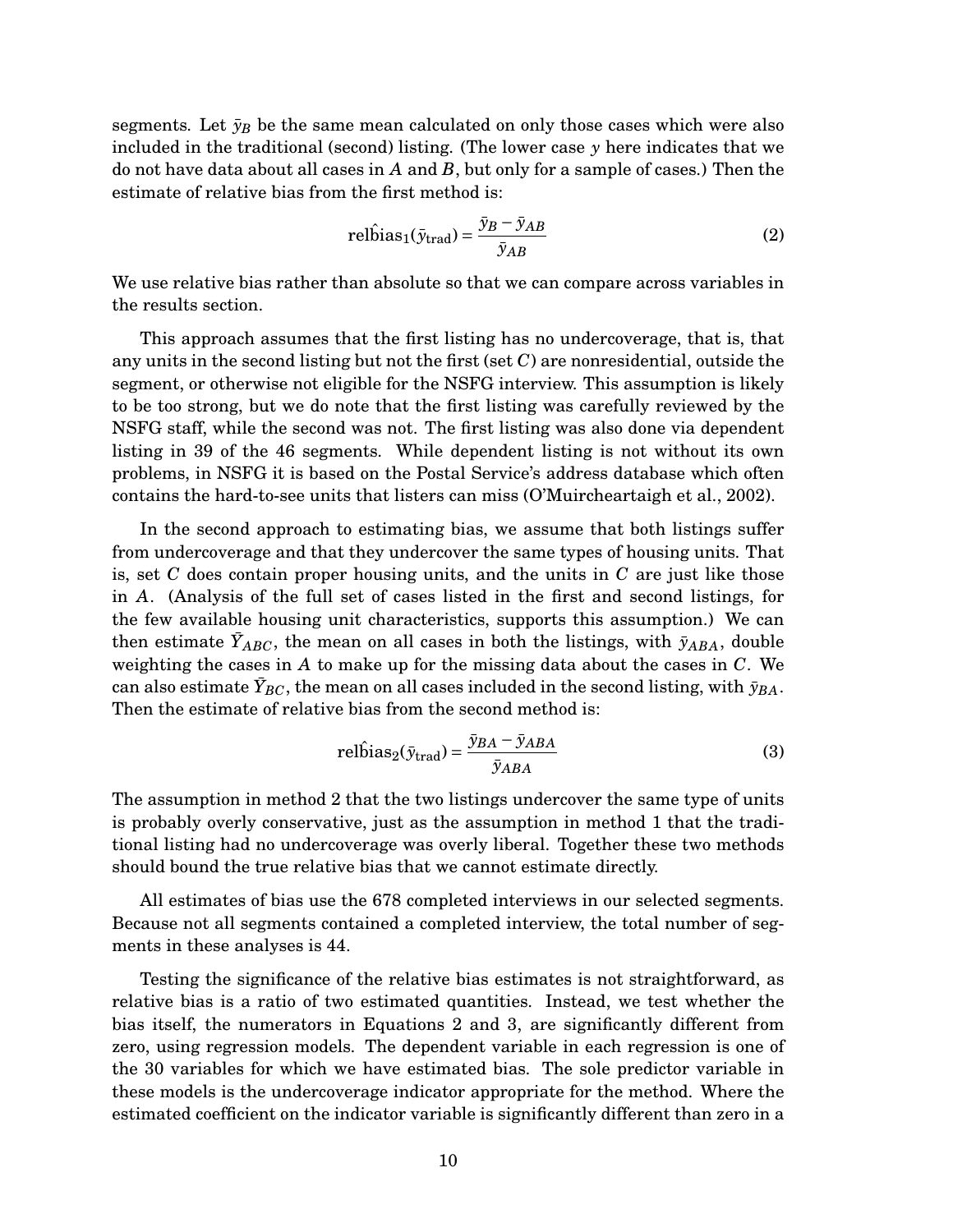standard *t*-test, we conclude that the bias due to undercoverage in traditional listing is significant. Because these tests for undercoverage bias are exploratory, we do not adjust for multiple comparisons (Bender and Lange, 2001).

Estimation of all coverage rates, the logistic regression model, biases and the associated regressions testing for significance in the bias estimates are weighted to account for all stages of selection into the NSFG sample and for the selection of segments into our listing study. The weights do not permit inference to the national population, due to the missing contributions from the three unmatched segments. However, the weights do adjust for the diverse selection probabilities in NSFG and in our study. At the segment-level, the weights are not equal due to the probability proportional to size selection of the first and second stage clusters: rural segments with low populations are selected with very low probabilities, and thus have large weights, and vice versa. Housing units were also not selected with equal probability in the NSFG sampling scheme (Lepkowski et al., 2010).

NSFG suffers from nonresponse at both the screener and main interview stages. The overall response rate in Cycle 7 was 77% (Martinez et al., 2012). We do not adjust for nonresponse in any of our analyses. The first two analyses, estimation of the undercoverage rate and the listing propensity model, are not affected by nonresponse because the case bases we use include both responding and nonresponding housing units. Nonresponse could affect our third analysis, the estimates of undercoverage bias, but only if the nonrespondents in sets A, B and C of the Venn diagram (Figure 1) are different than the respondents in the same set. That is, we worry about nonresponse bias in our coverage estimates only if we believe there is an interaction between the mechanisms of undercoverage and nonresponse. There are two ways that such an interaction could arise. First, listers who know they will later be interviewing a sample of the cases that they list might purposefully undercover cases that look like they will be nonrespondents, in an attempt to keep their response rates high: such a connection has been demonstrated in a few studies (see, for example, Tourangeau et al., 2012). However, this phenomenon is not likely in this study because the listers who did the second listing knew that they would not be interviewing in those areas. Second, there could be a joint mechanism that makes some households less likely to be listed and also less likely to respond: our study cannot detect such a relationship.

Our bias analyses do not use the NSFG nonresponse adjusted weights because the adjustment includes a post-stratification step. Post-stratification is intended to reduce both nonresponse and coverage error, and thus analyses which used these weights would not capture the coverage bias we are interested in.

All standard error estimates and significance tests given below adjust for the clustering of the cases into segments, because the units in each segment are similar (Kreuter and Valliant, 2007; Heeringa et al., 2010). All of our analyses use the svy commands in Stata 12 to implement the Taylor series linear approximation variance estimation method.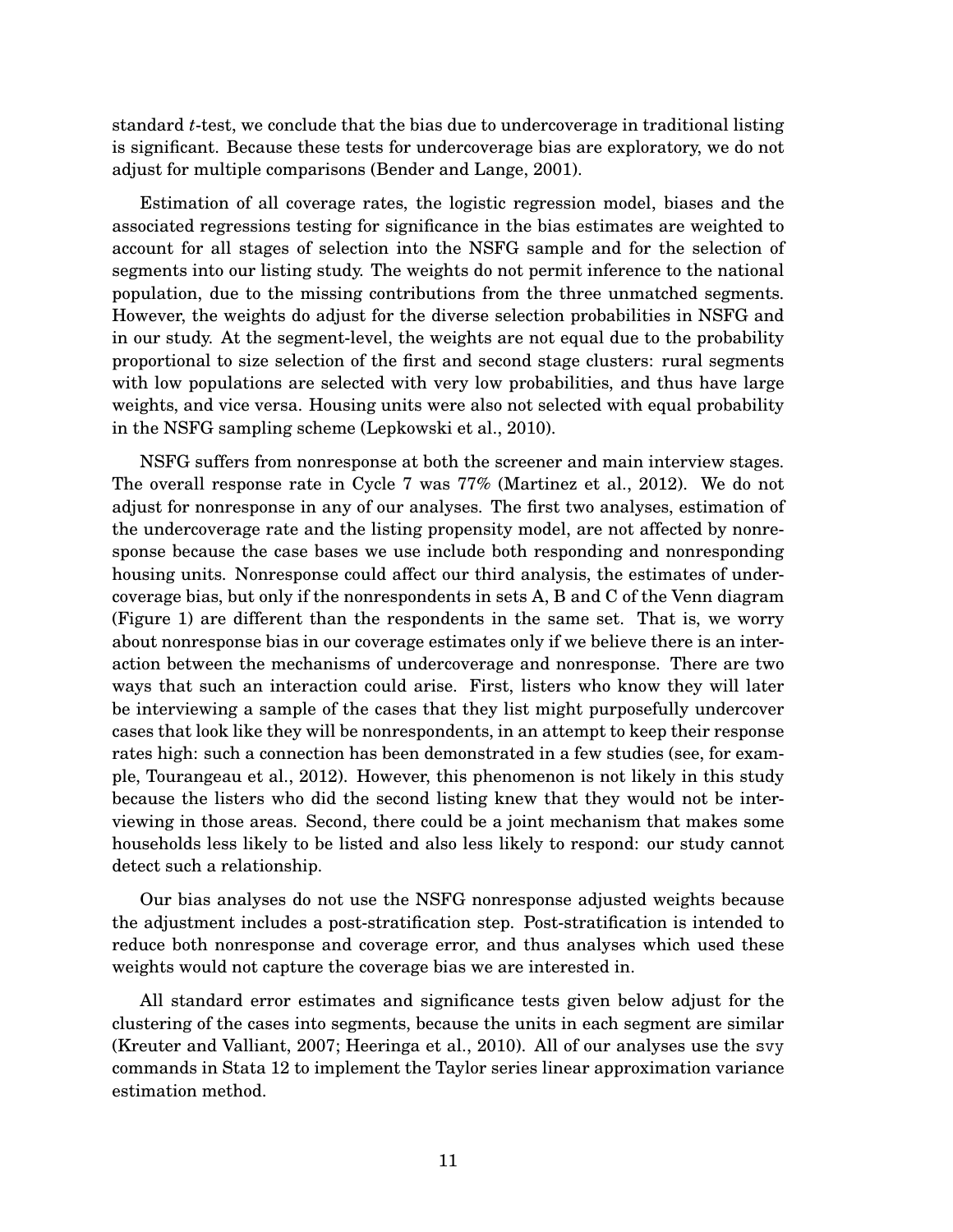# **5 Results**

The two matched listings, the listing propensity model, and the bias calculations allow us to address the three research questions set out in the introduction. We first report the undercoverage rate for the traditionally listed housing unit frame and then explore the housing unit, area and lister characteristics that correlate with undercoverage, to understand the mechanisms of undercoverage. Finally we give estimates of coverage bias in 30 means calculated from the NSFG survey data.

#### **Undercoverage Rates**

Overall, the (weighted) coverage rate of the second listing among all cases included on the first listing is 86.4% (standard error 4.5 percentage points), an undercoverage rate of 13.6%. The top panel of Figure 2 shows the diversity of coverage rates across the 46 segments, from 39.1% to 100%. There are nine segments with coverage rates equal to 100%: all housing units in those segments were listed by the second listers, using traditional listing. The bottom panel of Figure 2 shows that the variation across the eleven listers is much smaller. All listers covered 74% or more of the housing units we examined, and only one lister had a coverage rate of 100%. In the second case base, those which were selected and were proper listings, the coverage rate is 91.3% (standard error 2.8 percentage points). Although our sample of segments is not quite representative, as described above, these two estimates of undercoverage are strong evidence that undercoverage occurs in traditional listing.



Figure 2: Coverage Rates, by Segments and Listers, in Percent

#### **Models of Listing Propensity**

While the overall coverage rate for traditional listing is high, some housing units and segments are particularly vulnerable to undercoverage. The logistic model of listing propensity described above helps us better understand the undercoverage we see in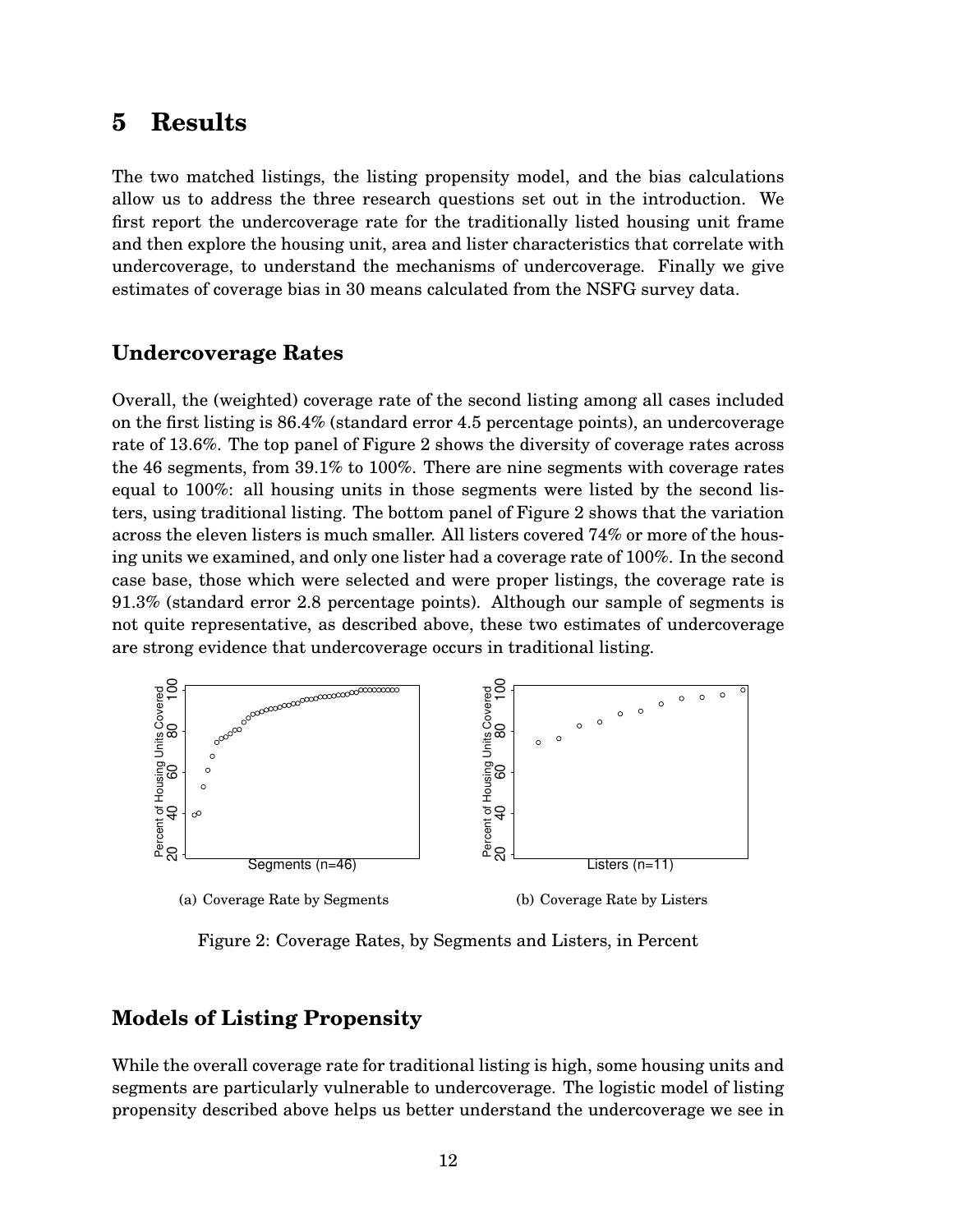Figure 2 and test hypotheses about the mechanisms of lister error. The dependent variable is the logit of the probability that the second lister included a unit, and the independent variables are housing unit, segment and lister characteristics. The case base is the 1,970 housing units listed by the first lister and flagged as appropriate listings during data collection. Table 2 contains estimated beta coefficients and standard errors.

|                                                                      | Range         | Mean                  | $\hat{\beta}$ | (SE)    |
|----------------------------------------------------------------------|---------------|-----------------------|---------------|---------|
| <b>Housing Unit Characteristics</b>                                  |               |                       |               |         |
| Single Family                                                        | 0,1           | 75.9%                 | reference     |         |
| Unit in small multi-unit building 1-9 units                          | 0,1           | 11.6%                 | $-2.315*$     | (0.592) |
| Unit in large multi-unit building $> 10$ units                       | 0,1           | $12.5\%$              | 0.00160       | (0.755) |
| Unit is mobile home                                                  | 0,1           | $2.4\%$               | $-2.342*$     | (0.942) |
| Unit was vacant at time of screening                                 | 0,1           | 10.2%                 | $-1.121*$     | (0.485) |
| <b>Segment &amp; Lister Characteristics</b>                          |               |                       |               |         |
| Pct. of HHs in block group in rural blocks <sup><math>a</math></sup> | $0 - 1$       | $7.8\%^{b}$           | $-2.170*$     | (0.917) |
| Lister drove herself, in urban segment                               | 0,1           | $52.2\%$ <sup>b</sup> | 0.323         | (0.602) |
| Lister reported safety concerns                                      | 0,1           | $13.0\%$ <sup>b</sup> | $-0.822$      | (0.567) |
| Lister speaks language of residents                                  | 0,1           | $82.6\%^{b}$          | 0.00946       | (0.622) |
| Lister reported access issues                                        | 0,1           | $19.6\%$ <sup>b</sup> | $-0.340$      | (0.450) |
| Pct. of HHs with income less than $$25,000^a$                        | $0.01 - 0.70$ | $27.9\%$ <sup>b</sup> | 0.548         | (1.412) |
| Years of interviewing experience (log)                               | $1.10 - 2.48$ | 1.77c                 | $-0.296$      | (0.827) |
| Map missing interior streets                                         | 0,1           | $26.0\%$              | 0.696         | (0.456) |
| Map had other errors                                                 | 0,1           | $17.3\%^{b}$          | $-2.403*$     | (0.603) |
| Block has non-visible boundary                                       | 0,1           | $37.0\%$ <sup>b</sup> | $-1.012^{+}$  | (0.574) |
| $\mathbf N$                                                          |               |                       | 1970          |         |
| Goodness of Fit $F$ statistic $(9,37)$                               |               |                       | 72088.3*      |         |
| Area Under the ROC curve                                             |               |                       | 0.818         |         |

Table 2: Traditional Listing Coverage Propensity Models

Model also contains a constant term which is not displayed

 $+p < 0.10, \pm p < 0.05$ 

*<sup>a</sup>* Source: Census 2000

*<sup>b</sup>* Mean reported at segment level, n=46

*<sup>c</sup>* Mean reported at lister level, n=11

As expected from previous studies, units in small multi-unit buildings are less likely to be listed than single family homes ( $\hat{\beta} = -2.3$ ,  $p < 0.01$ ) and units in large multi-unit buildings ( $p < 0.01$ ). Also in line with previous studies are the findings of lower listing propensities for mobile homes ( $\hat{\beta} = -2.3, p < 0.05$ ) and vacant units  $(\hat{\beta} = -1.1, p < 0.05).$ <sup>11</sup> The more rural an area is, the lower the listing propensity of

<sup>11</sup>Vacancy was determined by the NSFG listers at the time of data collections, which occurred during the same three month period as the traditional listing we investigate in the model.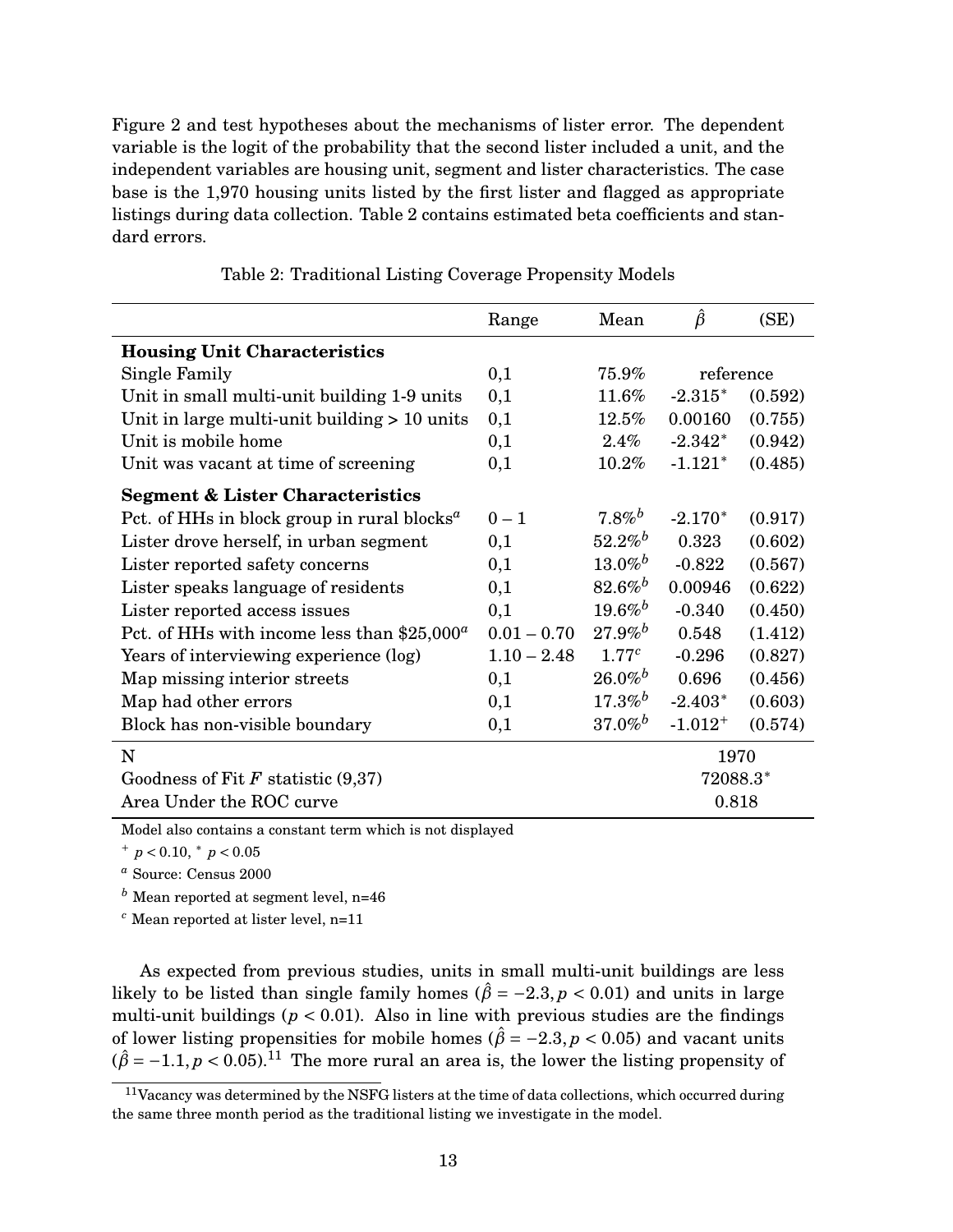the housing units ( $\hat{\beta} = -2.2$ ,  $p < 0.05$ ), which is also consistent with other research.

To capture the relationship between driving and listing propensity, we include in the model an indicator variable for the 24 urban segments where the lister drove while she listed. Although we had expected that driving in these segments would be associated with undercoverage, we see no significant effect. However, driving was not randomly assigned in this study. It could be that listers chose to drive while listing only in those areas where the listing task was least challenging, for example, in segments with few hidden units. Safety concerns, speaking the language of the residents and access concerns, such as gated communities or doorman-controlled buildings, also have no significant relationship with listing propensity. These findings are in contrast to the ideas we developed above that listers would make errors of undercoverage when faced with challenging areas.

The coefficients on two of the three variables coded from the maps are significant. While missing streets on the listing maps do not seem to be related to undercoverage, other map errors, such as incorrectly labeled streets and segments with the wrong shape, are associated with lower listing propensities for the units in those segments  $(\hat{\beta} = -2.4, p < 0.01)$ . Units in segments with nonvisible block boundaries are also vulnerable to undercoverage ( $\hat{\beta}$  = -1.0, *p* < 0.09).

At the bottom of Table 2, the goodness-of-fit test shows that this model fits the data well. The area under the ROC curve measure also indicates a very good fit (0.818): Hosmer and Lemeshow (2000, p. 162) state that a value between 80% and 90% from this test indicates excellent discrimination.

The findings are largely consistent with previous work: lower listing rates for units in small multi-unit buildings, mobile homes and vacant units, and those in rural areas. The model does not support our hypotheses that listers take shortcuts which lead to undercoverage when faced with dangerous areas or access barriers. The model does however indicate that the maps we provide listers with are not of high enough quality to allow them to do their jobs well. Nonvisible boundaries also present a challenge to coverage.

#### **Coverage Bias**

The results in the previous two sections consider the patterns of undercoverage. However, the more important question in terms of overall data quality in NSFG, and the many other studies which use traditional housing unit listing, is bias due to undercoverage. If the undercovered units are no different from the covered units, in terms of the variables measured by NSFG, then we need not worry about the effect of thirteen percent undercoverage in traditionally listed frames on survey estimates. We test for bias in NSFG variables using the two methods outlined above (see Equations 2 and 3).

Figure 3 presents estimates of relative bias in the means of three sets of variables: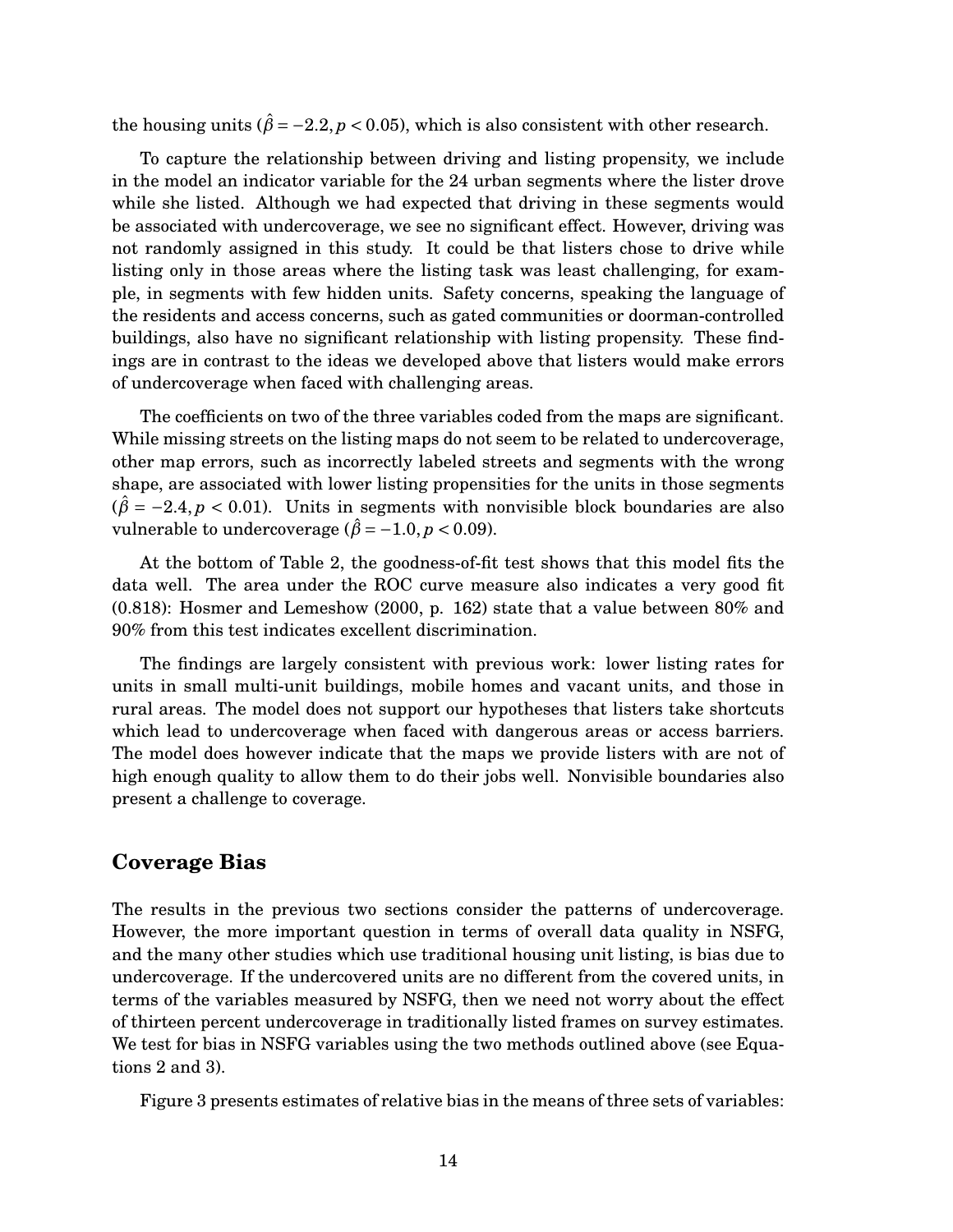ten about reproductive behavior, a core module in the NSFG questionnaire; ten items on health and sexual behavior; and ten demographic and financial items. More than 350 of our 678 cases responded to each of these questions. (Not all respondents answer all questions due to questionnaire skip patterns and item nonresponse.) For each variable, the figure contains two points: the circle is the relative bias under the first approach, and the triangle the relative bias under the second approach. In every case, the estimates using Method 2 are slightly smaller than those from Method 1 (that is, attenuated towards zero). Table 3 gives the relative bias estimates alongside the p-values from the significance tests of the regression coefficients (see the Methods section for an explanation of these tests). Most of the discussion below focuses on the Method 1 results.

The first section of the figure contains estimates of 10 items on the NSFG survey related to family formation and fertility. In the first row, we see that the mean number of induced abortions captured in the survey would be 9.3% too low, relative to the mean from all completed cases in these segments, if we used only the traditional listing to make our estimates. That is, we would have missed more than nine percent of all abortions if we had done only the traditional listing. People living in the housing units missed by the traditional listers on average have more induced abortions than those living in the units covered by the traditional listers. In the fifth row of this section of the table, we see that the estimate of the proportion of people who have used birth control would be 3.5% too high if the housing units uncovered by the second listing were not included in the responding sample. This result means that the people living in housing units that were covered in the first listing but missed by the traditional listers are less likely to use birth control than those who live in units covered by both listings: the traditional listing disproportionately undercovers households that do not use birth control. Similarly, other measures of family size and growth would be too high if we used only cases in the traditional listing to make estimates. The proportion ever using birth control pills would be 4.0% too high, the number of children under 13 in the household would be 5.8% too high, and the number of live births 7.0% too high. Other related variables have positive bias as well, as can be seen in the figure. The sign of the bias that we detect in these variables is likely related to undercoverage of units in small multi-unit buildings by the traditional listers. These homes may be smaller than single family homes and the families inside of them smaller too. Thus the undercoverage we detected in the models above can lead to bias in these important NSFG variables.

The second section of the figure shows the bias in ten health and sexual behavior items. These estimates are all close to zero, indicating only small differences between the cases covered via the two listing methods. The third section of the graph in Figure 3 contains estimates of relative bias in ten demographic and financial items on the NSFG questionnaire. The largest relative bias (in absolute value) is in this section. The estimate of the percent Jewish would be 22.8% too low relative to the full sample of completed cases. This estimate would be smaller by one-fifth if the cases missed by the traditional lister were dropped from the dataset. It is not clear why this variable is so strongly affected by the undercoverage in traditional listing.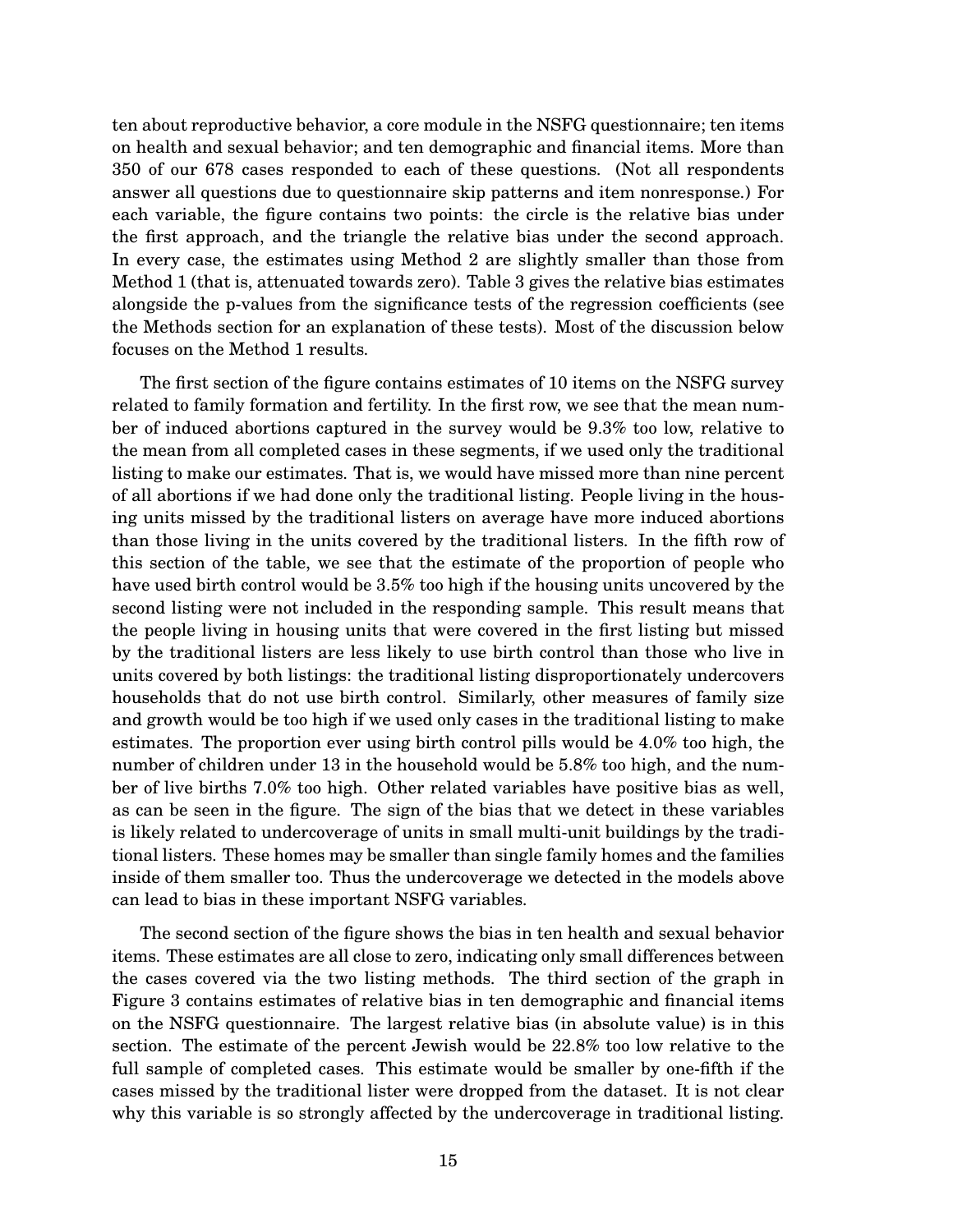| Num. induced abortions -                                                                                       | . <u>0A</u> .                                      |
|----------------------------------------------------------------------------------------------------------------|----------------------------------------------------|
| Never married - <b>Markthaw</b>                                                                                |                                                    |
| Num. household members -                                                                                       |                                                    |
| Num. marriages -                                                                                               | $\triangle$                                        |
| Ever used birth control -                                                                                      |                                                    |
| Ever used birth control pills -                                                                                |                                                    |
|                                                                                                                |                                                    |
| Num. pregnancies in lifetime -                                                                                 |                                                    |
| Num. live births to resp. -<br>                                                                                |                                                    |
| Ever used infertility services -                                                                               | . <u>.</u>                                         |
|                                                                                                                | . 1                                                |
| Binge drink once per month or more - <b>Figure 1</b>                                                           |                                                    |
| Activities limited by health - <b>Constanting</b>                                                              |                                                    |
| Num. sex partners -                                                                                            |                                                    |
| Any homosexual sexual experience - material sexual sexual sexual sexual sexual series and series and series se |                                                    |
| Ever had HIV test-                                                                                             |                                                    |
| Tubes tied/cut/removed -                                                                                       |                                                    |
| Ever het. vaginal intercourse -                                                                                |                                                    |
| Ever had any oral sex -                                                                                        |                                                    |
| Treated for STD -                                                                                              |                                                    |
| Ever had anal sex -                                                                                            | $\triangle$ .                                      |
|                                                                                                                |                                                    |
| Jewish – …⊙                                                                                                    | .                                                  |
| Mother has college degree -                                                                                    | . <u>o A</u>                                       |
| Any college or university degrees ·                                                                            | . <u>04</u> . .                                    |
| Hispanic                                                                                                       | $\sim$                                             |
| Father has college degree                                                                                      |                                                    |
| African-American                                                                                               | -Ch                                                |
| Received income from wages/salaries                                                                            |                                                    |
| Age                                                                                                            |                                                    |
| Currently have health insurance                                                                                |                                                    |
| Income in lowest 2 categories (out of 14)                                                                      |                                                    |
|                                                                                                                | -25<br>5<br>15<br>-15<br>5<br>Percent              |
|                                                                                                                | о                                                  |
|                                                                                                                | Relative Bias, Method 1<br>Relative Bias, Method 2 |

Figure 3: Estimates of Relative Bias in Selected Variables from Two Methods, by Topic (from top to bottom: Family and Fertility, Health and Sexuality, Demographic and Financial)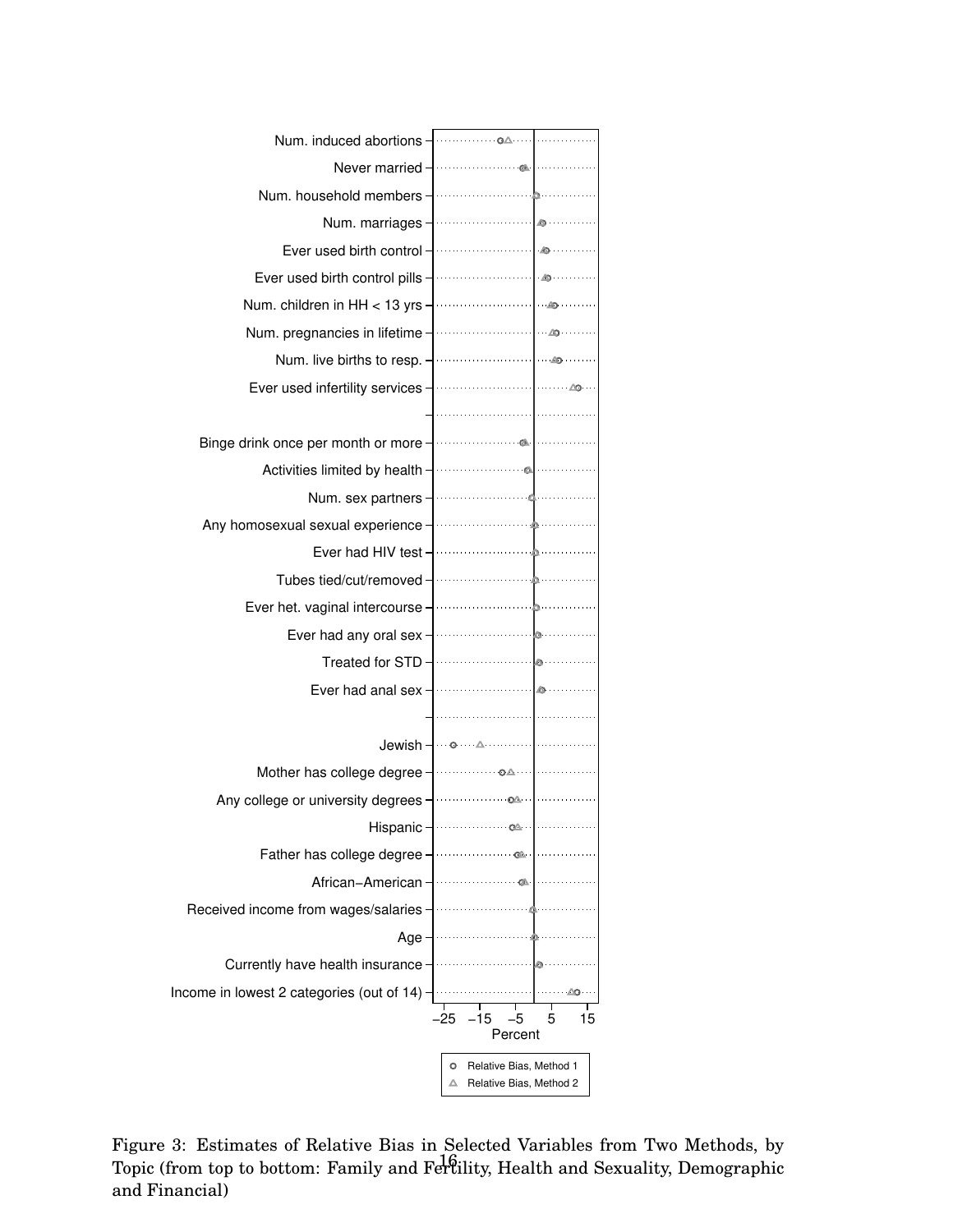|                       |                                           |     | Method 1       |                | Method 2       |                 |
|-----------------------|-------------------------------------------|-----|----------------|----------------|----------------|-----------------|
| Category              | Variable                                  | N   | Rel. Bias $^a$ | $p$ -value $b$ | Rel. Bias $^a$ | $p$ -value $^b$ |
| Family/Fertility      |                                           |     |                |                |                |                 |
|                       | Num. induced abortions                    | 351 | $-9.25$        | 0.168          | $-7.09$        | 0.171           |
|                       | Never married                             | 678 | $-3.05$        | 0.114          | $-2.33$        | 0.105           |
|                       | Num. household members                    | 678 | .836           | 0.188          | .658           | 0.177           |
|                       | Num. marriages                            | 678 | 2.6            | 0.144          | 2.08           | 0.141           |
|                       | Ever used birth control                   | 381 | 3.55           | 0.021          | 2.9            | 0.011           |
|                       | Ever used birth control pills             | 381 | 3.99           | 0.012          | 3.28           | 0.007           |
|                       | Num. children in HH < 13 yrs              | 381 | 5.82           | 0.128          | 4.85           | 0.117           |
|                       | Num. pregnancies in lifetime              | 381 | 6.36           | 0.052          | 5.33           | 0.038           |
|                       | Num. live births to respondent            | 381 | 7.03           | 0.045          | 5.92           | 0.034           |
|                       | Ever used infertility services            | 585 | 12.4           | 0.000          | 11.1           | 0.000           |
| Health/Sexuality      |                                           |     |                |                |                |                 |
|                       | Binge drink once per month or more        | 515 | $-3.03$        | 0.193          | $-2.39$        | 0.191           |
|                       | Activities limited by health              | 678 | $-1.76$        | 0.448          | $-1.36$        | 0.448           |
|                       | Num. sex partners                         | 538 | $-.51$         | 0.442          | $-.401$        | 0.442           |
|                       | Any homosexual sexual experience          | 676 | .352           | 0.481          | .277           | 0.481           |
|                       | Ever had HIV test                         | 678 | .55            | 0.297          | .432           | 0.293           |
|                       | Tubes tied/cut/removed                    | 381 | .565           | 0.476          | .452           | 0.476           |
|                       | Ever het. vaginal intercourse             | 677 | .814           | 0.182          | .641           | 0.168           |
|                       | Ever had any oral sex                     | 678 | 1.3            | 0.172          | 1.02           | 0.161           |
|                       | <b>Treated for STD</b>                    | 677 | 1.64           | 0.407          | 1.3            | 0.407           |
|                       | Ever had anal sex                         | 674 | 2.37           | 0.235          | 1.89           | 0.228           |
| Demographic/Financial |                                           |     |                |                |                |                 |
|                       | Jewish                                    | 678 | $-22.4$        | 0.004          | $-14.9$        | 0.001           |
|                       | Mother has college degree                 | 668 | $-8.75$        | 0.043          | $-6.38$        | 0.030           |
|                       | Any college or university degrees         | 366 | $-6.31$        | 0.014          | $-4.6$         | 0.008           |
|                       | Hispanic                                  | 678 | $-5.94$        | 0.202          | $-4.44$        | 0.211           |
|                       | Father has college degree                 | 604 | $-4.5$         | 0.149          | $-3.34$        | 0.136           |
|                       | African-American                          | 650 | $-3.29$        | 0.148          | $-2.5$         | 0.151           |
|                       | Received income from wages/salaries       | 665 | $-216$         | 0.429          | $-.169$        | 0.428           |
|                       | Age                                       | 678 | .273           | 0.269          | .214           | 0.271           |
|                       | Currently have health insurance           | 678 | 1.69           | 0.221          | 1.34           | 0.211           |
|                       | Income in lowest 2 categories (out of 14) | 595 | 12.1           | 0.001          | 10.5           | 0.000           |

Table 3: Relative Bias Estimates from Two Methods

*a* in percent

*b* p-values do not belong to the rel. bias estimates but to absolute bias estimates, as explained in Methods section Method 1 assumes no undercoverage in the first listing

Method 2 assumes undercovered units in the first listing are just like those undercovered in the second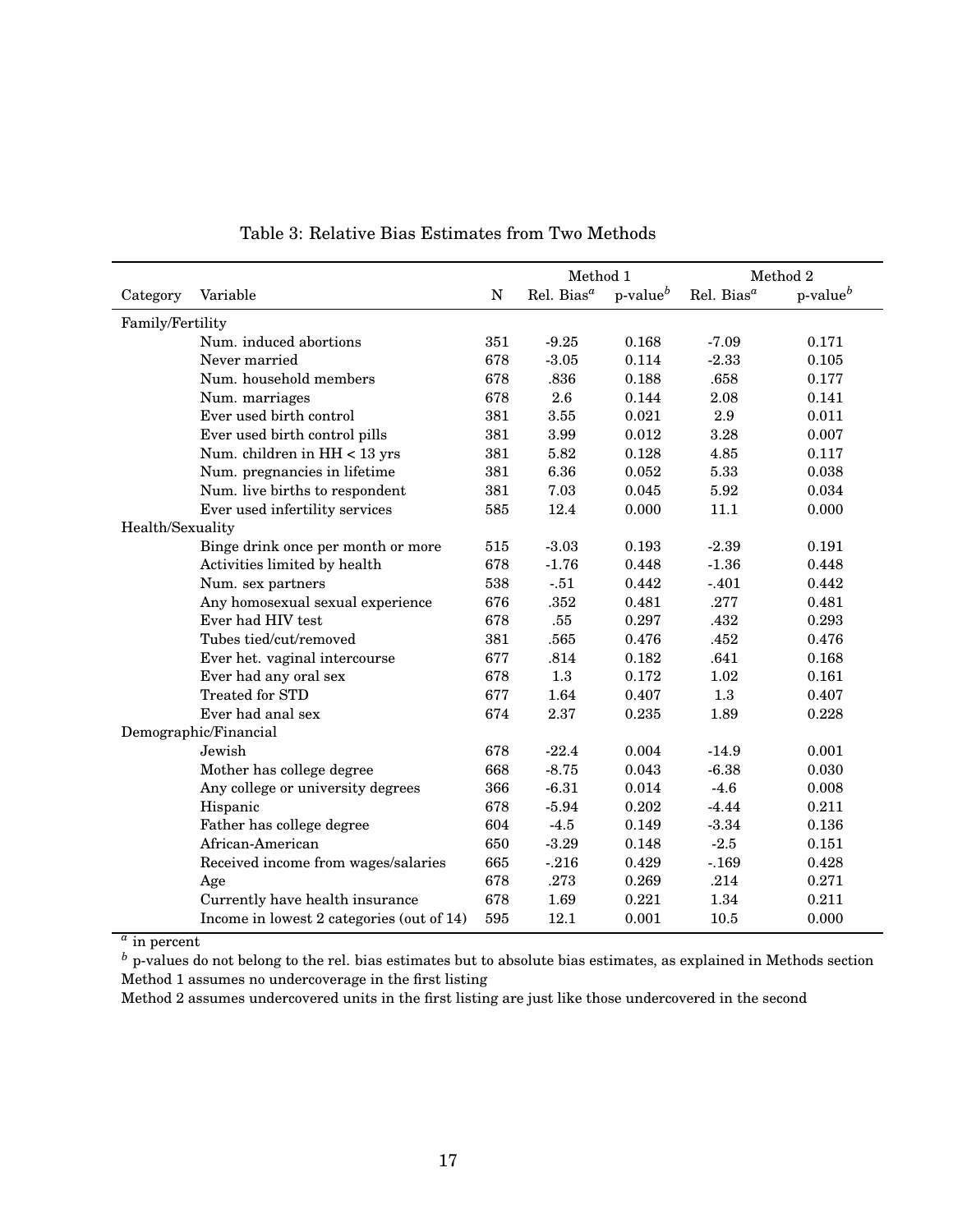The last row shows a 12.1% overestimate of the number of households in the lowest two income categories. The traditional listing contains too many people in these low income categories when compared to the full sample of completed cases. Listers using traditional listing tend to miss the units containing families in the higher income categories, which may be related to the undercoverage of rural areas.

Several of these bias estimates are significantly different from zero. In Method 1, the three largest effects (in absolute value) are significant at the one percent level: ever used infertility services, income in the lowest two categories, and percent Jewish. Additionally, ever used birth control, ever used birth control pills, number of live births, mother has college degree, and respondent has college degree are significant at the five percent level and number of lifetime pregnancies is significant at the ten percent level. In Method 2, the same variables show significant relative biases, though the p-values are generally smaller (see Table 3). The agreement between our two methods of calculating bias is a sign that our estimates are robust.

# **6 Discussion**

This study has demonstrated that traditional listing suffers from substantial undercoverage. More than 13% of all housing units that should have been captured by traditional listing were undercovered in this study. This undercoverage appears to be related to several housing unit and segment characteristics. Vacant homes, mobile homes, units in small multi-unit buildings, and those in segments with nonvisible boundaries and in rural areas are undercovered. Map errors also negatively impact coverage. The patterns of undercoverage that we find in this study are correlated with variables collected on the survey, particularly those related to pregnancies, births, contraception use, household income and education, among the most important variables collected on the NSFG survey. Hence, undercoverage should be a concern of researchers using traditional listing methods to create housing unit frames. The techniques used in this investigation could be implemented in additional studies, to explore whether the findings presented here generalize to other topics, and expand our knowledge of undercoverage further.

We recognize the shortcomings of this study. Due to matching difficulties, the estimates presented above are not nationally representative: they exclude the most rural areas of the U.S. We have also not considered inter-lister variability in the listing process; see Eckman (2013) for a discussion. In addition, we calculate bias under two different assumptions: the first that the initial listing contained no undercoverage; the second that the undercovered units in the first listing are just like those undercovered in the traditional listing, in terms of the variables collected in NSFG. Neither of these assumptions is true in practice, but together they likely bound the true estimate. It is also possible that there are other valid housing units in these segments that were undercovered in both listings: this assertion was not tested here.<sup>12</sup>

 $12A$  third listing of these segments, done as part of the same study but not used in this paper,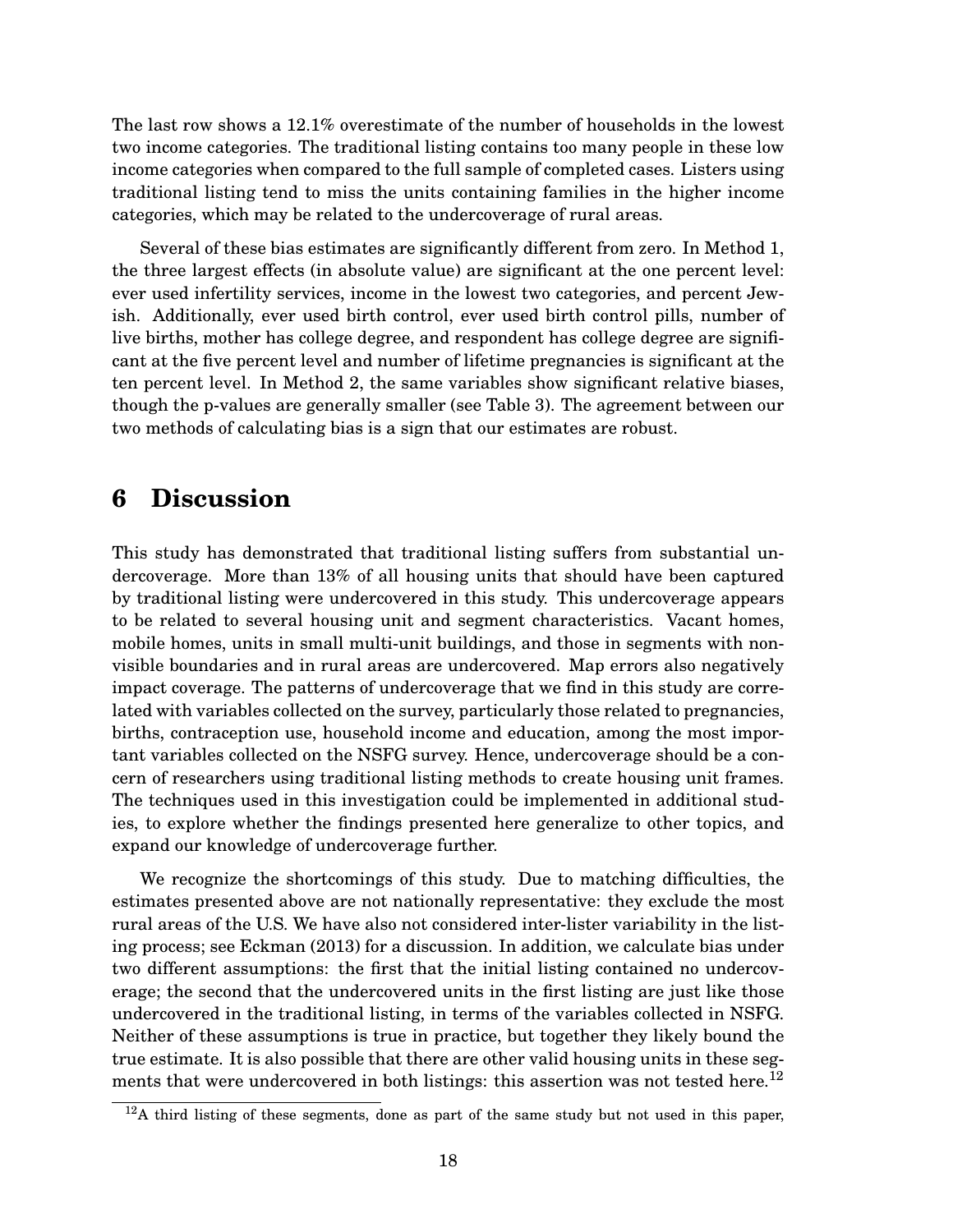Although we are not able to estimate the ideal bias and must make additional assumptions, our estimates of coverage bias are the first that we are aware of to look specifically at the contribution of housing unit listing to coverage bias.

In actual practice using the NSFG data, the effects of coverage bias are likely to be smaller than we have estimated here, for several reasons. First, NSFG did not use traditional listing, except when the vendor was able to supply only a few addresses in a segment. Second, the released Cycle 7 NSFG data contains weights which are poststratified to age, sex, race and ethnicity totals for the U.S. population (Lepkowski et al., 2010). These are not the variables found in the propensity models or in the bias calculations to be correlated with coverage propensity, but it is possible that these adjustments remove some of the coverage bias we find from actual estimates calculated with NSFG data. Researchers who are particularly concerned about the effects of housing unit undercoverage on their estimates, for example, those who wish to analyze the fertility behavior of the U.S. Jewish population, may wish to perform additional poststratification adjustments by variables related to housing unit coverage, such as building size and urbanicity.

Some of the problems that we find in traditional listing could perhaps be corrected. In preparation for the 2010 Census, the Census Bureau improved its map data, which forms the basis for the commercial map data used by many survey organizations to produce listing maps (Zandbergen, 2009). Thus we hope some of the map errors we detected will not be a problem in the future. In the meantime, those who manage listers may wish to compare the listing maps with online resources, as we did, and discuss with the lister how to handle any discrepancies. To address the non-visible block boundaries, we suggest that blocks should be combined in ways that eliminate such boundaries whenever possible (O'Muircheartaigh and English, 2011).

To improve the coverage of units in small multi-unit buildings, we can imagine a new version of the missed housing unit procedure conducted by interviewers as they are out collecting data (Kish, 1965, 341-342). When a unit in a small multi-unit building is selected, interviewers often gain access to the building or speak with a resident, and can thus verify the number of units in the building. When the interviewer finds more units than the lister included, the additional units could be added to the frame and given a chance of selection. This technique should reduce undercoverage in multi-unit buildings, but see Eckman and O'Muircheartaigh (2011) for evidence that interviewers do not carry out a similar missed housing unit procedure successfully.

Traditional listing is often used when dependent listing is not possible due to the absence of a prior frame to serve as the input list. NSFG Cycle 7 used traditional listing when its vendor is not able to provide at least six addresses in a segment, and the Current Population Survey's four-frame design used a similar criterion (U.S. Census Bureau, 2006; Lepkowski et al., 2010). In practice such a decision rule often means

suggests that there are additional housing units in these segments that were not captured in either listing.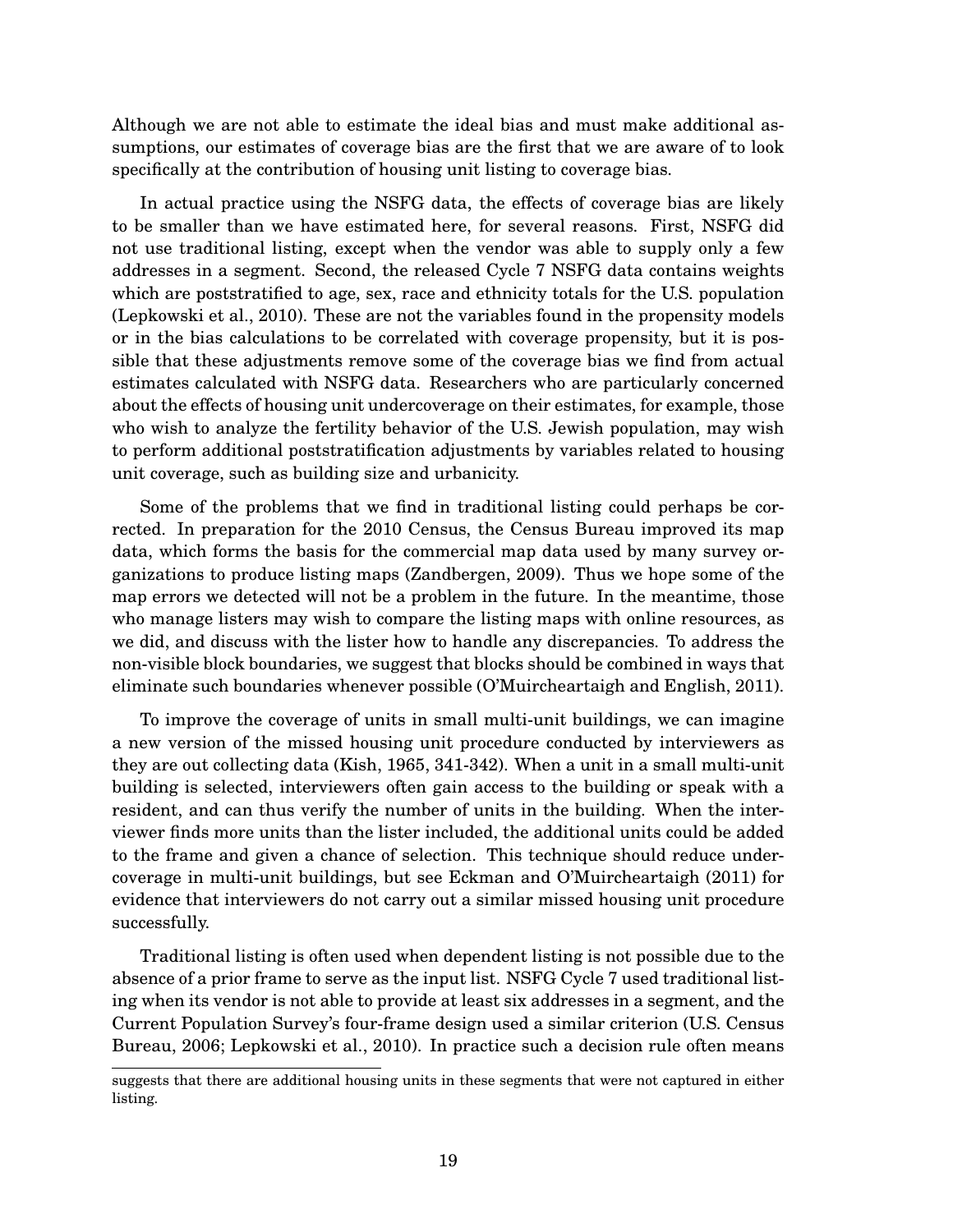using traditional listing in rural areas where city-style addresses are not available from the postal delivery database (Eckman and English, 2012). But as we have seen, it is in just these rural areas that traditional listing performs poorly. A better understanding of the unique challenges of rural listing is needed to avoid undercoverage in these areas.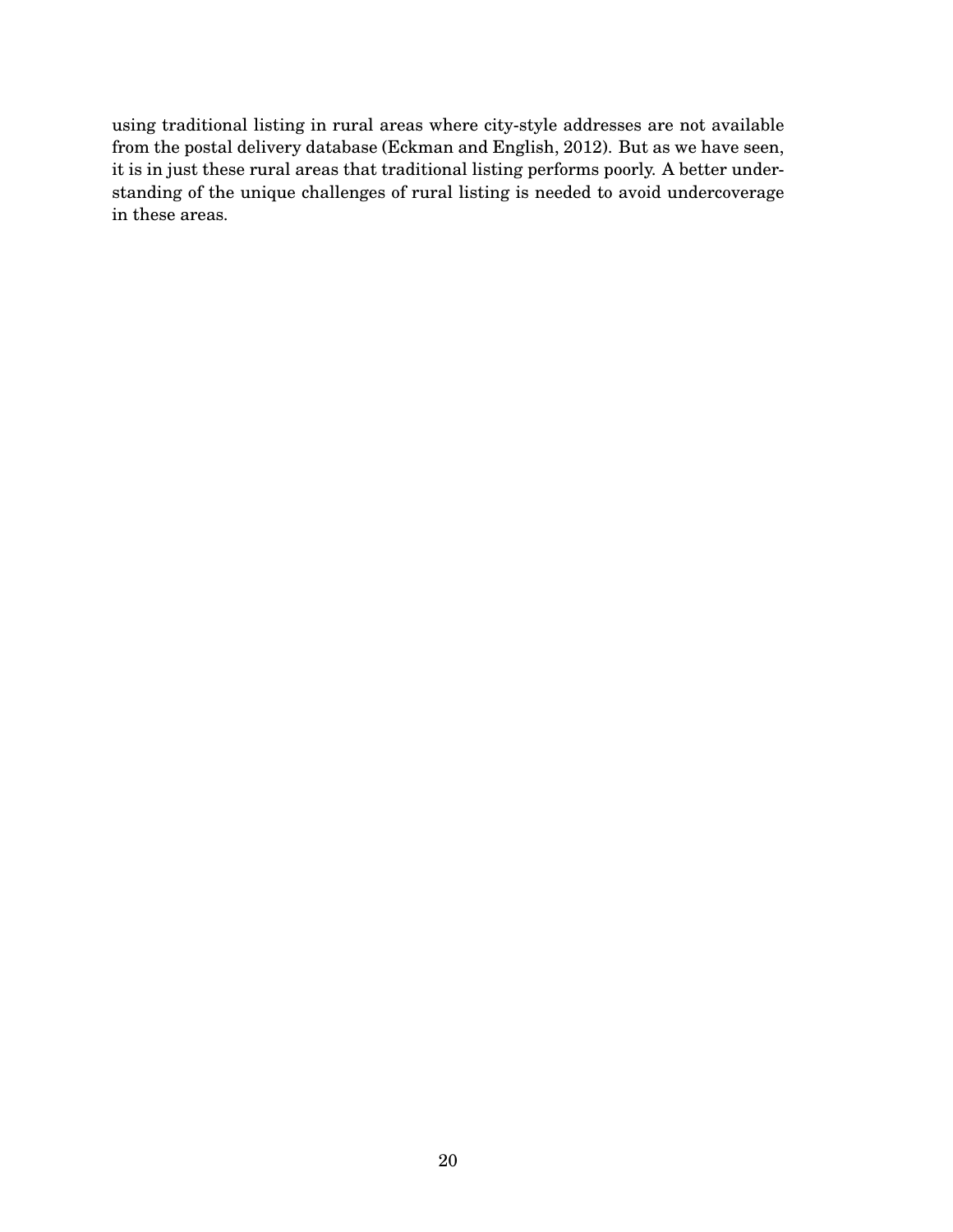# **Appendix: Matching Addresses in Two Listings**

The analyses presented in this paper required matching the two frames of listed housing units. The quality of this matching work greatly affects the quality of the results; both false matches and false non-matches could cause errors in our analyses. This appendix explains the matching procedures in detail. All matching was done only within segments. Our goal was to match addresses that would lead to the same housing unit being selected. However, we did not allow any many-to-one matches: each address on a frame could have one and only one match on another frame.

Although there have been substantial advancements recently in probabilistic matching algorithms (Herzog et al., 2007), these sophisticated techniques are not needed here. The segments in this study are quite small: the average number of housing units per segment is less than 200. Thus manual review of all listed units within each segment was possible. Additionally, the probabilistic matching routines are very good at resolving spelling errors in street names, but the listing software used in this study provides a drop-down menu of street names, which minimizes spelling differences.

The software collects addresses in three parts: house number, street and apartment number. We used a SAS program to parse the street variable into four fields:

- Pre-direction: Street direction, when it precedes the street name (e.g. N, E, NW)
- Street Name: e.g. Main, 37th, Martin Luther King
- Street Type: e.g. Ave, St, Dr, Circle
- Post-direction: Street direction, when it follows the street name

The parser routine also standardizes the address parts to improve matching (for example, Drive becomes Dr, North becomes N).

The first listing contained 9,059 listed units and the second 8,988. We first used SAS programs to identify perfect matches across all of the address variables in both frames. This first matching pass found 6,516 pairs.

Subsequent passes through the unmatched addresses relaxed the matching criteria. For example, the second pass would match 1495 Beard Ave<sup>13</sup> to 1495 S Beard Ave. The final automatic matching pass would match 659 Wayne Dr to 659 Wayne Rd. Note that only cases which did not match in earlier passes went on to the later, more permissive, passes. That is, only if both 659 Wayne Rd and 659 Wayne Dr had no better partners would they be matched together. We carefully reviewed all matches from the later passes to ensure that they seemed reasonable. Table 4 shows

<sup>13</sup>All example addresses are fictitious.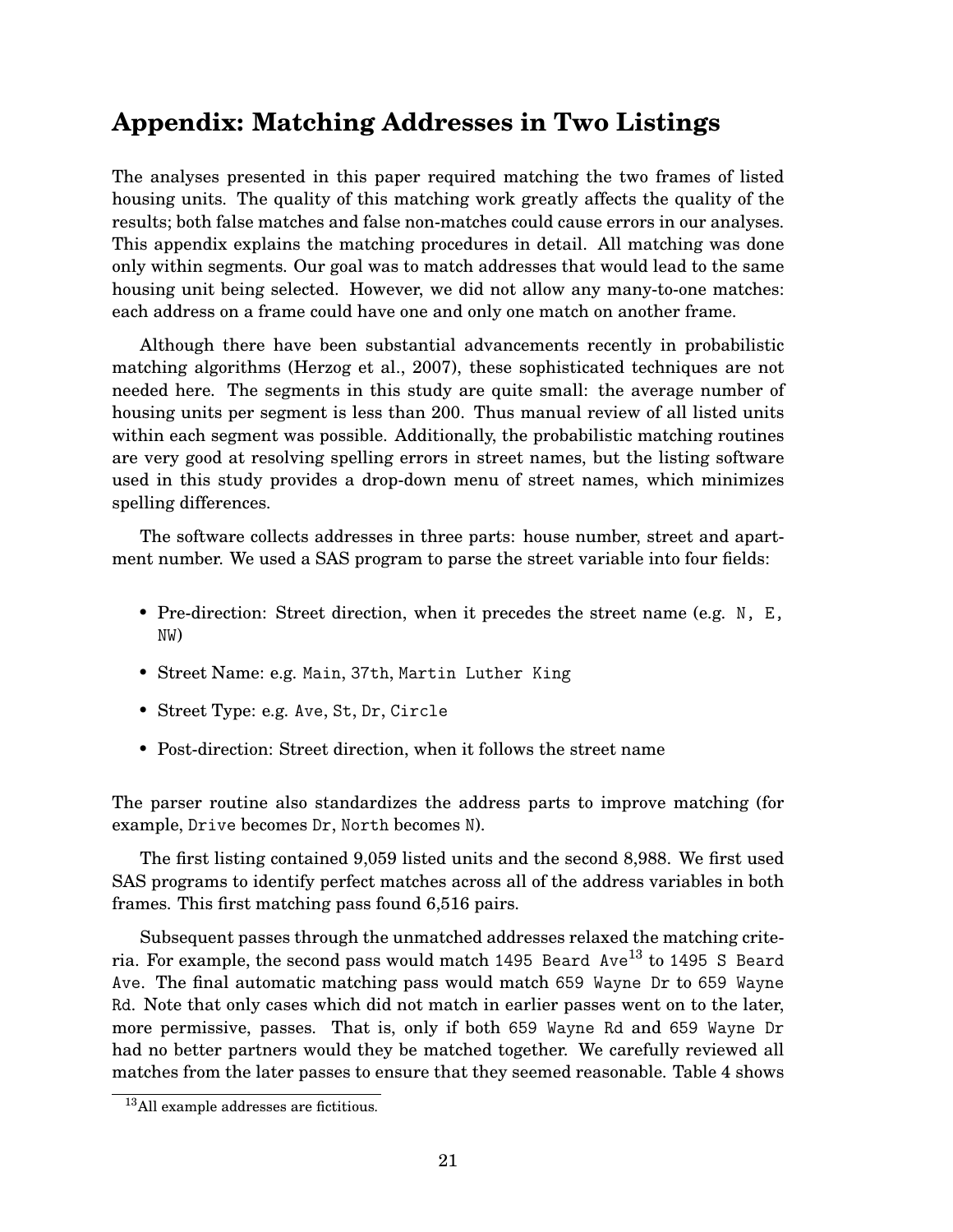the matching criteria at each pass as well as the number of matches found. All passes required matching house numbers, street names and apartment numbers.<sup>14</sup> Altogether, these SAS routines identified 6,874 matching pairs of addresses.

| Field              | Pass 1 |    |     |     | Pass 2 Pass 3 Pass 4 Manual Review |
|--------------------|--------|----|-----|-----|------------------------------------|
| Segment            | X      | X  | X   | X   |                                    |
| House number       | X      | X  | X   | X   |                                    |
| Pre-direction      | X      |    |     |     |                                    |
| <b>Street Name</b> | X      | X  | X   | X   |                                    |
| Street Type        | X      | X  | X   |     |                                    |
| Post-direction     | X      | X  |     |     |                                    |
| Apartment          | X      | X  | X   | X   |                                    |
| Matches Found      | 6,516  | 19 | 151 | 188 | 1,135                              |

Table 4: Automatic Matches found, by Pass

In the final step, we reviewed the addresses and descriptions of all remaining unmatched addresses.<sup>15</sup> We created spreadsheets of all addresses in each segment, both matched and unmatched, sorted in street, house number and apartment order. This step identified matches of five types:

*Inconsistent Apartment Numbers* Listers sometimes used different designators to refer to apartments in a building: for example A, B, C; 1, 2, 3; Front, Rear; 1st floor, 2nd floor, 3rd floor; 101, 102, 103. When the two frames agreed on the number of units in a building, we matched all the units in the order implied by the unit designators. In those cases where one list contained more units at an address than the other list, we left some units unmatched.

Sometimes one lister thought a structure was a single family home and the other saw more than one unit at the address. Because interviewers are trained to approach the first unit when a selected single-family case turns out to be a multi-unit building, we matched the single family unit to the first unit and left the other units unmatched.

*Different Street Names* Some roads have two different names, such as Main St and State Road 95. When the two frames had the same house numbers, but different street names, and when online research indicated the two streets likely coincided, we matched these addresses. In a few other situations, one of the listers edited the street name to correct a misspelling.

 $14$ Units where the house number was missing or was some variant of "No  $\#$ " were matched via manual matching.

<sup>&</sup>lt;sup>15</sup>Listers are instructed to provide descriptions of the housing units whenever the address does not include a house number or when it might be unclear which unit is meant.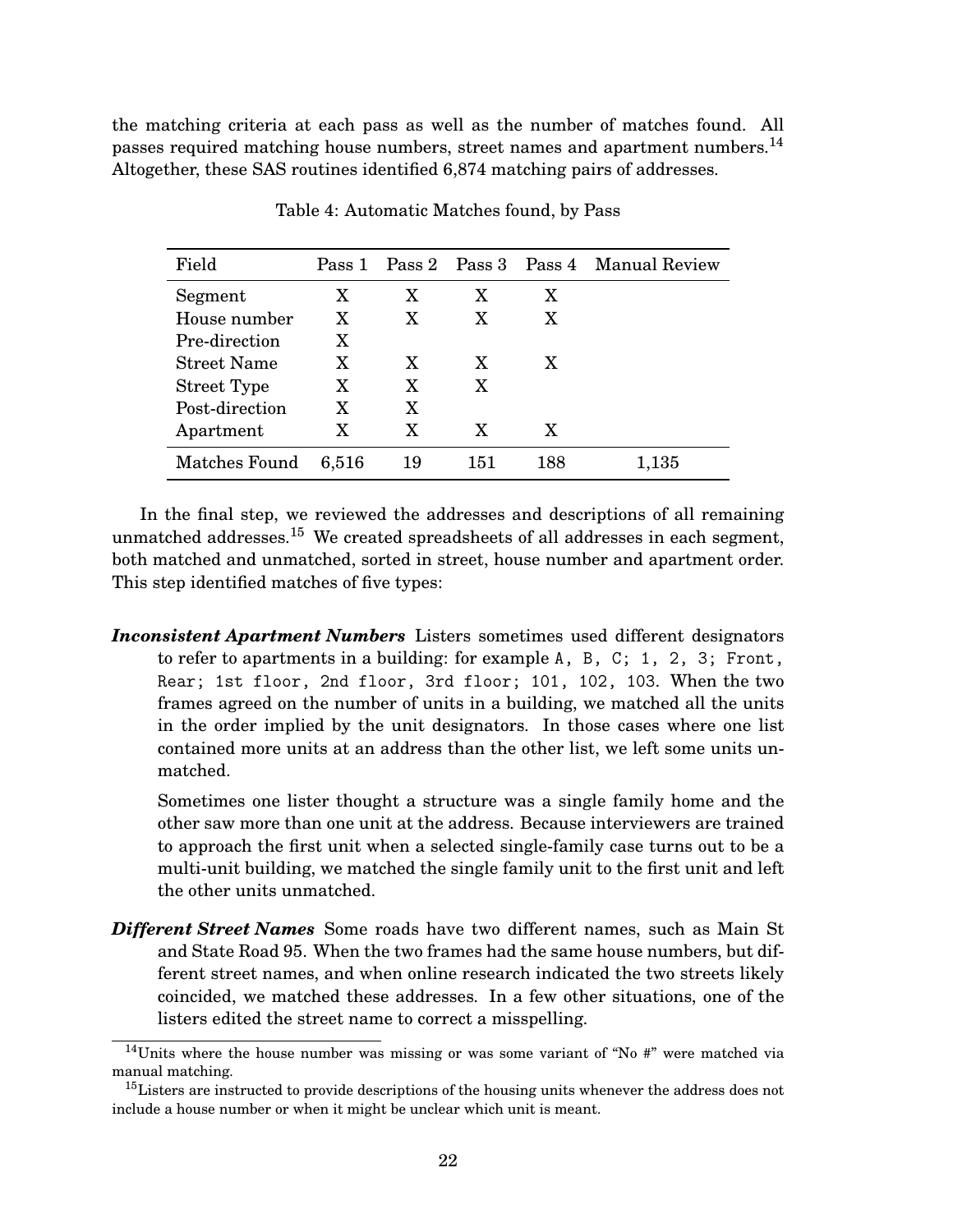- *Different House Numbers* When two units appeared to be the same except for small differences in the house number, and there were no or very few other unmatched units with the same street name, we matched these units. In these situations, we felt that the interviewer would probably come to the same conclusion in the field if the case were selected. For example, if an interviewer cannot find 12195 Willow Rd, but does see 12159 Willow Rd, she is likely to interview at the second address.
- *No House Number* When a house number is not available, listers are taught to write "No #" in the house number field and include a description that uniquely identifies the housing unit. We were able to match these units when they were the only unmatched cases on a street or when the descriptions made it clear that they referred to the same unit.

Manual matching led to 1,135 additional matches, 60% due to inconsistent apartment numbers.

The total number of matches between the first and second listed frames across all passes is 8,009. That is, 88.4% (unweighted) of the housing units listed by the first lister in this study also appeared in the second listing, and 89.1% of those in the second appeared in the first. We carefully reviewed all matches. While we recognize that there will likely be some false matches and false nonmatches, we have taken all possible steps to minimize them.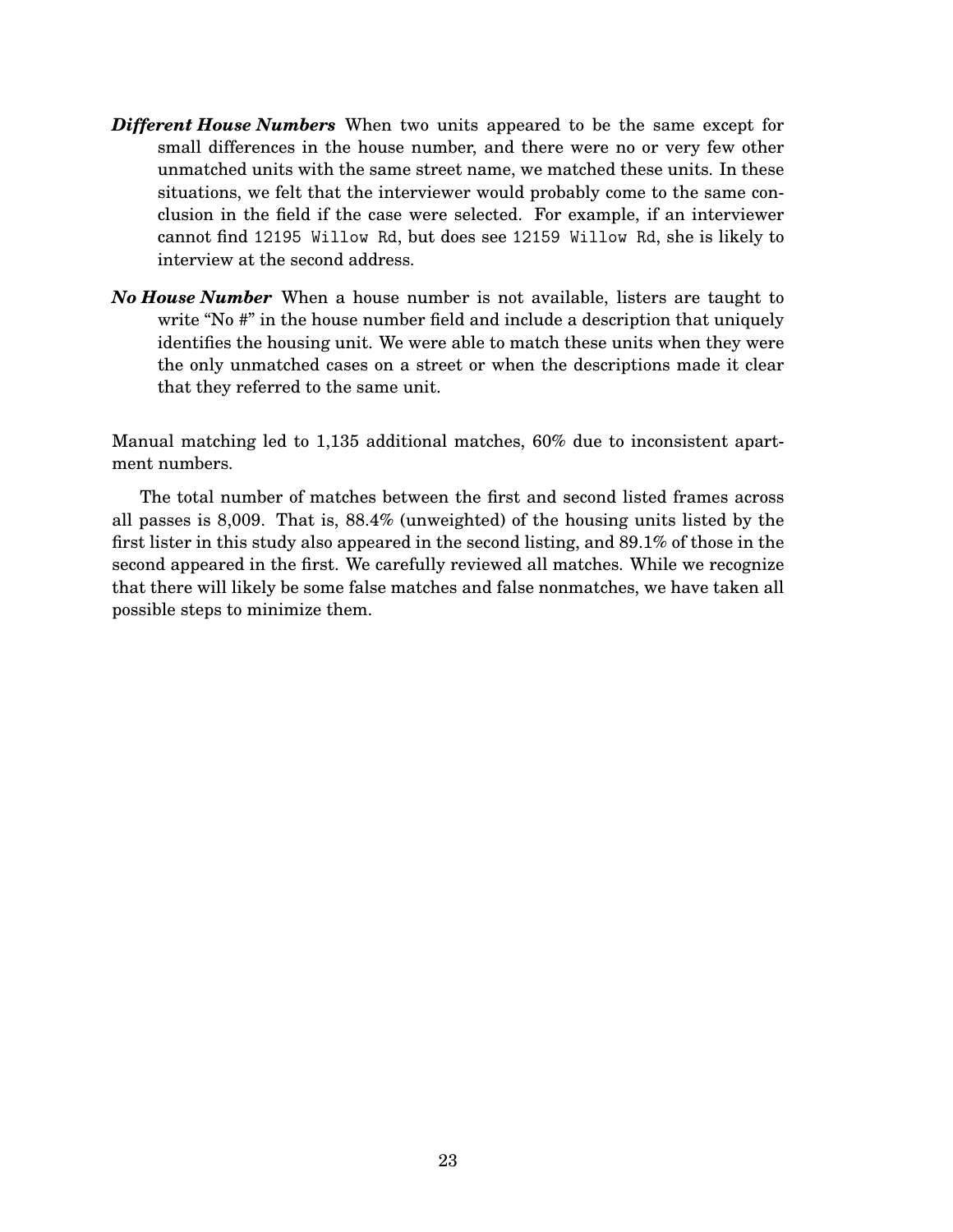# **References**

- Axinn, W. G., C. F. Link, and R. M. Groves (2011). Responsive Survey Design, Demographic Data Collection, and Models of Demographic Behavior. *Demography 48*(3), 1127–1149.
- Barrett, D. F., M. Beaghen, D. Smith, and J. Burcham (2002). Census 2000 Housing Unit Coverage Study. In *Proceedings of the Section on Survey Research Methods, American Statistical Association*, pp. 146–151.
- Bender, R. and S. Lange (2001). Adjusting for Multiple Testing When and How? *Journal of Clinical Epidemiology 54*, 343–349.
- Botman, S. L. (1987). Coverage Implications of a Poststratification Adjustment on Estimates from a Household Survey. In *Proceedings of the Section on Survey Research Methods, American Statistical Association*, pp. 395–400.
- Boyd, H. W. and R. Westfall (1955). Interviewers as a Source of Error in Surveys. *Journal of Marketing 19*(4), 311–324.
- Casas-Cordero, C., F. Kreuter, Y. Wang, and S. Babey (2013). Assessing the Measurement Error Properties of Interviewer Observations of Neighbourhood Characteristics. *Journal of the Royal Statistical Society, Series A 176*(1), 227–249.
- Central Co-ordinating Team (2010). European Social Survey Round 4 2008/2009. Final Activity Report ESS4e03.0, City University London.
- Childers, D. R. (1992). The 1990 Housing Unit Coverage Study. In *Proceedings of the Section on Survey Research Methods, American Statistical Association*, pp. 506–511.
- Childers, D. R. (1993). Coverage of Housing in the 1990 Decennial Census. In *Proceedings of the Section on Survey Research Methods, American Statistical Association*, pp. 635–640.
- Chromy, J. R., K. R. Bowman, C. J. Crump, L. E. Packer, and M. A. Penne (1999). Population Coverage in the National Household Survey on Drug Abuse. In *Proceedings of the Section on Survey Research Methods, American Statistical Association*, pp. 576–580.
- Clogg, C., M. Massagli, and S. Eliason (1989). Population Undercount and Social Science Research. *Social Indicators Research 21*(6), 559–598.
- Coleman, J. S. (1994). A Rational Choice Perspective on Economic Sociology. In N. J. Smelser and R. Swedberg (Eds.), *The Handbook of Economic Sociology*, pp. 166–180. Russel Sage Foundation.
- Cook, P. (1985). The Case of the Missing Victims: Gunshot Woundings in the National Crime Survey. *Journal of Quantitative Criminology 1*(1), 91–102.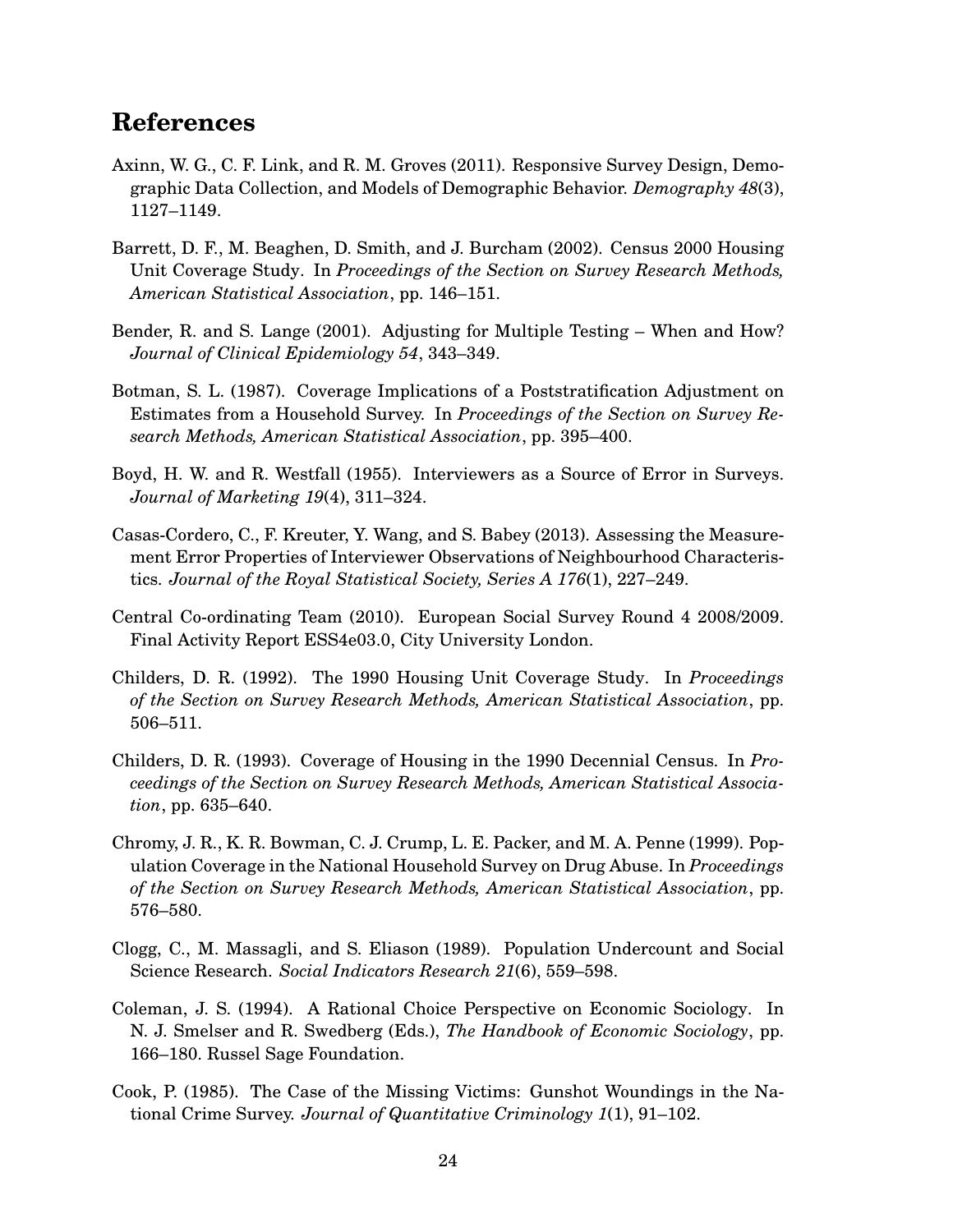- Couper, M. P., R. Tourangeau, and T. Marvin (2009). Taking the Audio Out of Audio-CASI. *Public Opinion Quarterly 73*(2), 281–303.
- Eckman, S. (2013). Do Different Listers Make the Same Housing Unit Frame? Variability in Housing Unit Listing. *Journal of Official Statistics 29*(2), 249–259.
- Eckman, S. and N. English (2012). Creating Housing Unit Frames from Address Databases: Geocoding Precision and Net Coverage Rates. *Field Methods 24*(4), 399–408.
- Eckman, S. and F. Kreuter (2011). Confirmation Bias in Housing Unit Listing. *Public Opinion Quarterly 75*(2), 139–150.
- Eckman, S. and C. O'Muircheartaigh (2011). Performance of the Half–Open Interval Missed Housing Unit Procedure. *Survey Research Methods 5*(3), 125–131.
- Eggers, F. J. and F. Moumen (2011). American Housing Survey Components of Inventory Change: 2007-2009. Technical report, U.S. Department of Housing & Urban Development Office of Policy Development & Research.
- Fay, R. E. (1989). An Analysis of Within Household Undercoverage in the Current Population Survey. In *Proceedings of the Bureau of the Census Annual Research Conference*, pp. 156–175.
- Fein, D. J. (1990). Racial and Ethnic Differences in U.S. Census Omission Rates. *Demography 27*(2), 285–302.
- Fink, R. (1963). Interviewer Training and Supervision in a Survey of Laos. *International Social Science Journal 15*(1), 21–34.
- Groves, Robert M., M. W. D., J. Lepkowski, and N. G. Kirgis (2009). Planning and Development of the Continuous National Survey of Family Growth. *Vital Health Statistics 1*(48).
- Groves, R. M. (2006). Nonresponse Rates and Nonresponse Bias in Household Surveys. *Public Opinion Quarterly 70*(5), 646–675.
- Groves, R. M. and S. G. Heeringa (2006). Responsive Design for Household Surveys: Tools for Actively Controlling Survey Errors and Costs. *Journal of the Royal Statistical Society: Series A (Statistics in Society) 169*(3), 439–457.
- Hainer, P. (1987). A Brief and Qualitative Anthropological Study Exploring the Reasons for Census Coverage Error Among Low Income Black Households. In *Report Prepared under Contract with the Census Bureau*.
- Hainer, P., C. Hines, E. Martin, and G. M. Shapiro (1988). Research on Improving Coverage in Household Surveys. In *Proceedings of the Fourth Annual Census Bureau Research Conference*, pp. 513–539. U.S. Census Bureau.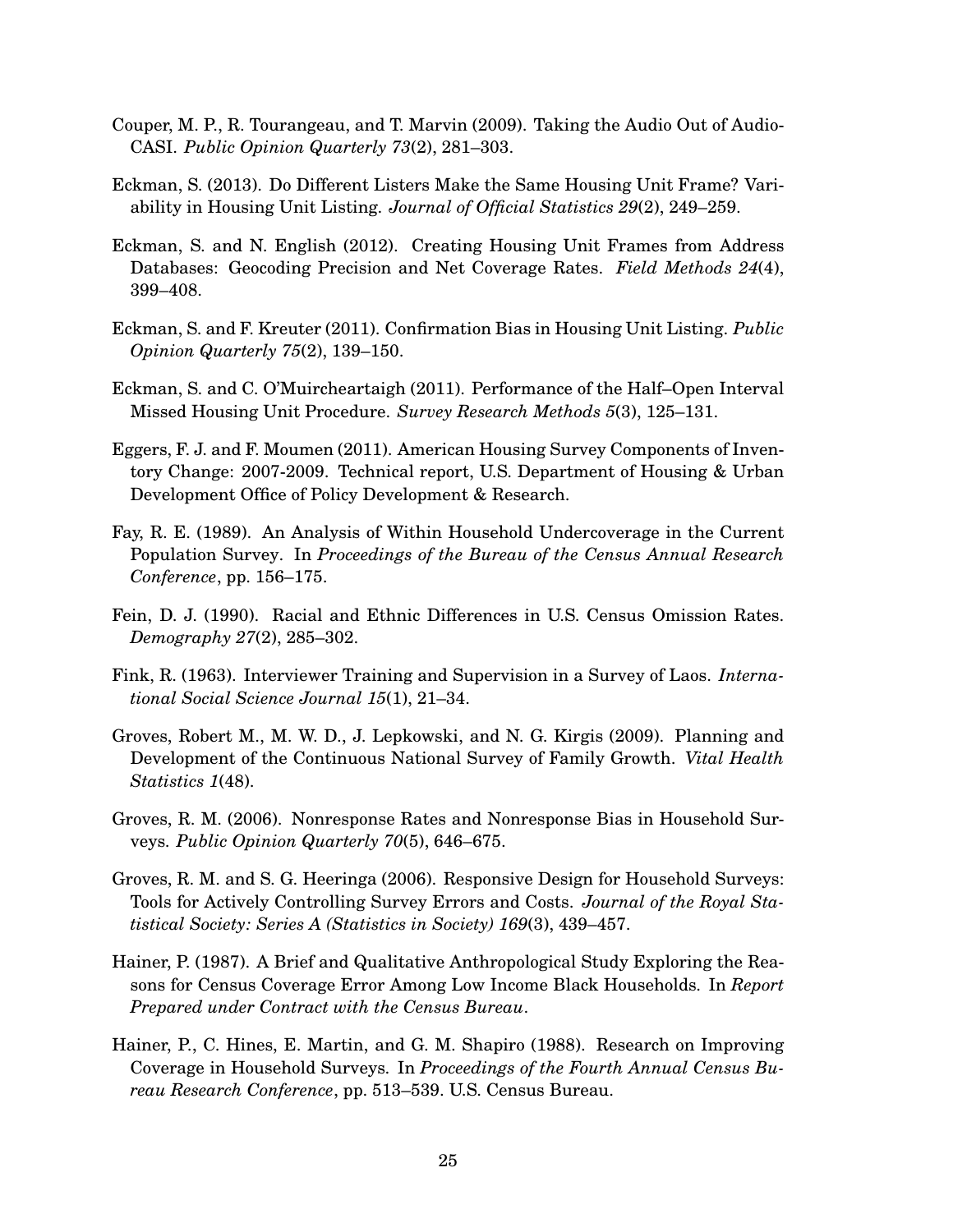- Harter, R., S. Eckman, N. English, and C. O'Muircheartaigh (2010). Applied Sampling for Large-Scale Multi-Stage Area Probability Designs. In P. V. Marsden and J. Wright (Eds.), *Handbook of Survey Research* (Second ed.)., pp. 169–197. Emerald.
- Hawkes, W. (1986). Census Data Quality: A User's View. *Journal of Official Statistics 2*(4), 531–544.
- Heeringa, S. G., B. T. West, and P. A. Berglund (2010). *Applied Survey Data Analysis*. Chapman & Hall/CRC.
- Herzog, T. N., F. J. Scheuren, and W. E. Winkler (2007). *Data Quality and Record Linkage Techniques*. New York: Springer.
- Horrigan, M., W. Moore, S. Pedlow, and K. Wolter (1999). Undercoverage in a Large National Screening Survey for Youths. In *Proceedings of the Section on Survey Research Methods, American Statistical Association*, pp. 570–575.
- Hosmer and Lemeshow (2000). *Applied Logistic Regression* (2nd ed.). New York: Wiley-Interscience.
- Jowell, R. and the Central Co-ordinating Team (2003). European Social Survey 2002/2003. Technical Report ESS1e06.1, City University.
- Jowell, R. and the Central Co-ordinating Team (2005). European Social Survey Round 2 2004/2005. Technical Report ESS2e03.1, City University.
- Jowell, R. and the Central Co-ordinating Team (2007). European Social Survey Round 3 2006/2007. Technical Report ESS3e03.2, City University.
- Joyner, K., H. Peters, K. Hynes, A. Sikora, J. Taber, and M. Rendall (2012). The Quality of Male Fertility Data in Major U.S. Surveys. *Demography 49*, 101–124.
- Judkins, D., R. DiGaetano, A. Chu, and G. Shapiro (1999). Coverage in Screening Surveys at Westat. In *Proceedings of the Section on Survey Research Methods, American Statistical Association*, pp. 581–586.
- Kennickell, A. B. (2000). Asymmetric Information, Interviewer Behavior, and Unit Nonresponse. In *Proceedings of the Section on Survey Research Methods, American Statistical Association*, pp. 238–243.
- Kennickell, A. B. (2003). Reordering the Darkness: Application of Effort and Unit Nonresponse in the Survey of Consumer Finances. In *Proceedings of the Section on Survey Research Methods, American Statistical Association*, pp. 2119–2126.
- Kish, L. (1965). *Survey Sampling*. John Wiley and Sons.
- Kish, L. and I. Hess (1958). On Noncoverage of Sample Dwellings. *Journal of the American Statistical Association 53*(282), 509–524.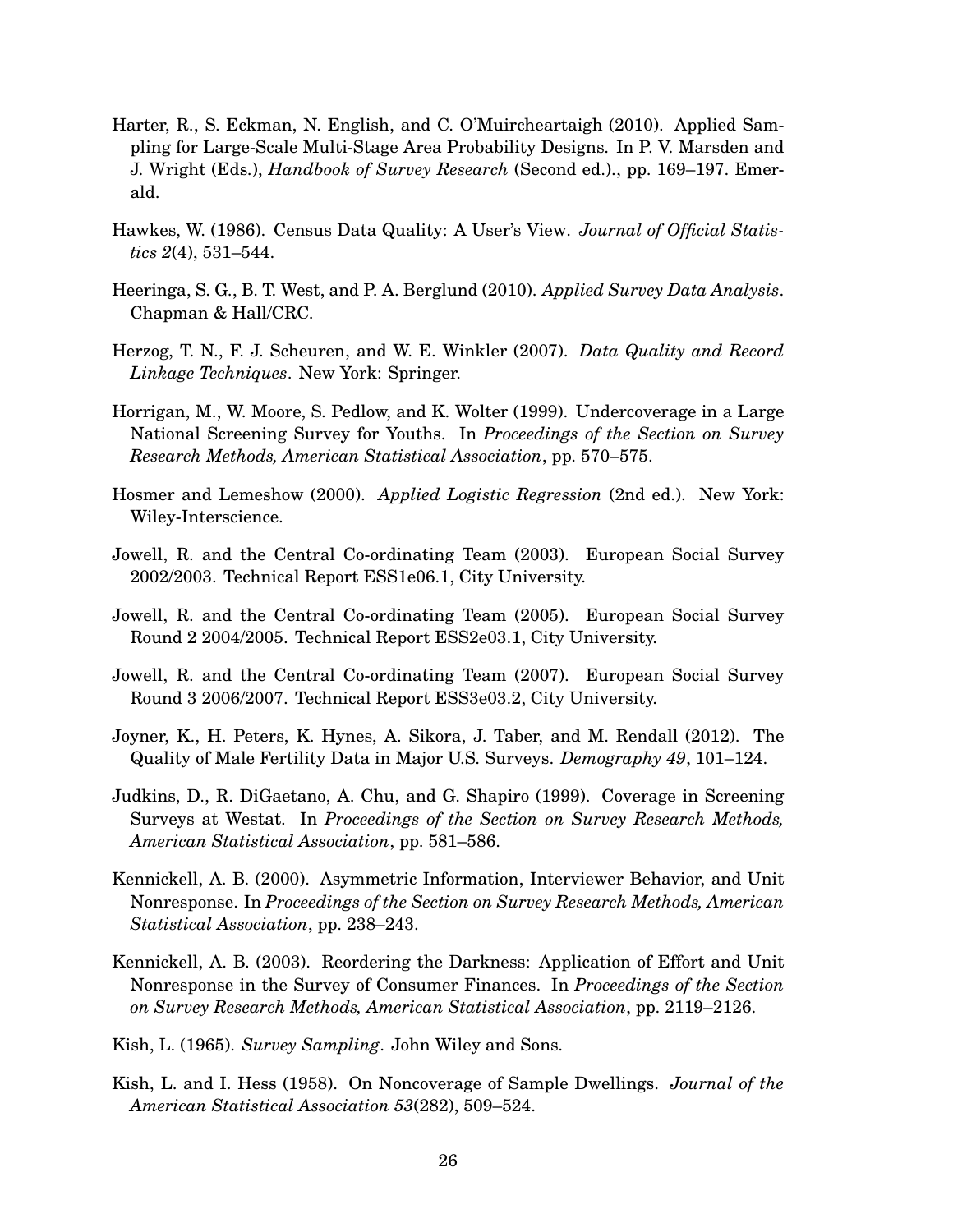- Kreuter, F. and R. Valliant (2007). A Survey on Survey Statistics: What is Done and Can be Done in Stata. *Stata Journal 7*(1), 1–21.
- Lepkowski, J. M., W. D. Mosher, K. Davis, R. M. Groves, and J. V. Hoewyk (2010). The 2006–2010 National Survey of Family Growth: Sample Design and Analysis of a Continuous Survey. *Vital Health Statistics 2*(150).
- Manheimer, D. and H. Hyman (1949). Interviewer Performance in Area Sampling. *Public Opinion Quarterly 13*(1), 83–92.
- Martin, E. (1981). A Twist on the Heisenberg Principle: Or, How Crime Affects its Measurement. *Social Indicators Research 9*(2), 197–223.
- Martin, E. (2007). Strength of Attachment: Survey Coverage of People with Tenuous Ties to Residences. *Demography 44*, 427–440.
- Martinez, G., K. Daniels, and A. Chandra (2012). Fertility of Men and Woman Aged 15-44 Years in the United States: National Survey of Family Growth, 2006–2010. *Vital Health Statistics 1*(51).
- Meier, F. and T. Moore (1999). The Effect of Screening on Coverage in the National Health Interview Study. In *Proceedings of the Section on Survey Research Methods, American Statistical Association*, pp. 566–569.
- Montaquila, J. M., L. Mohadjer, J. Waksberg, and M. Khare (1996). A Detailed Look at Coverage in the Third National Health and Nutrition Examination Survey. In *Proceedings of the Section on Survey Research Methods, American Statistical Association*, pp. 532–537.
- Morton, K. B., S. R. Hunter, J. R. Chromy, and P. C. Martin (2006). Population Coverage in the National Survey of Drug Use and Health. In *Proceedings of the Section on Survey Research Methods, American Statistical Association*, pp. 3441–3446.
- Morton, K. B., P. C. Martin, J. R. Chromy, M. Foster, and E. L. Hirsch (2010). 2009 National Survey on Drug Use and Health Sample Design Report. Technical report, Substance Abuse and Mental Health Services Administration, Rockville, Maryland.
- O'Muircheartaigh, C. A., S. A. Eckman, and C. Weiss (2002). Traditional and Enhanced Field Listing for Probability Sampling. In *Proceedings of the Section on Survey Research Methods, American Statistical Association*, pp. 2563–2567.
- O'Muircheartaigh, C. A., E. M. English, and S. A. Eckman (2007). Predicting the Relative Quality of Alternative Sampling Frames. In *Proceedings of the Section on Survey Research Methods, American Statistical Association*, pp. 551–574.
- O'Muircheartaigh, C. A., E. M. English, S. A. Eckman, H. Upchurch, E. Garcia, and J. Lepkowski (2006). Validating a Sampling Revolution: Benchmarking Address Lists against Traditional Listing. In *Proceedings of the Section on Survey Research Methods, American Statistical Association*, pp. 4189–4196.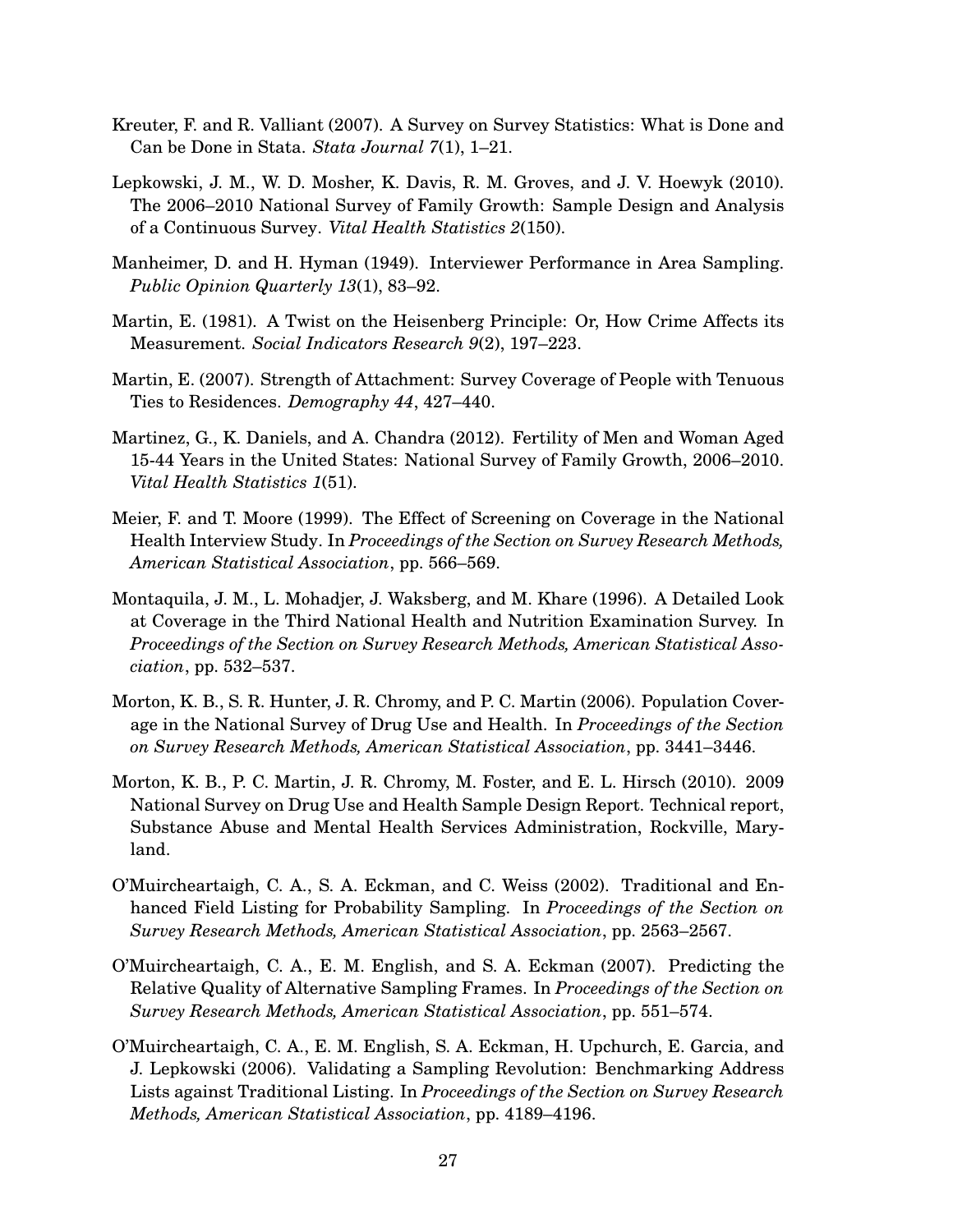- O'Muircheartaigh, C. and N. English (2011). Eliminating Invisible Boundary Problems in Area Samples, with an Application to the National Children's Study (NCS). In *Presentation at the American Association for Public Opinion Research Conference*.
- Pearson, J. M. (2003). Quality and Coverage of Listings for Area Sampling. In *Proceedings of the Section on Government Statistics, American Statistical Association*.
- Peytchev, A., E. Peytcheva, and R. M. Groves (2010). Measurement Error, Unit Nonresponse, and Self-Reports of Abortion Experiences. *Public Opinion Quarterly 74*(2), 319–327.
- Philipson, T. and T. Lawless (1997). Multiple-Output Agency Incentives in Data Production: Experimental Evidence. *European Economic Review 41*(3-5), 961 – 970.
- Schnell, R. (2008). Avoiding Problems of Traditional Sampling Strategies for Household Surveys in Germany: Some New Suggestions. Technical report, Deutsches Institut f $\ddot{A}$ <sup>1</sup>/<sub>4</sub>r Wirtschaftsforschung.
- Shapiro, G., G. Diffendal, and D. Cantor (1993). Survey Undercoverage: Major Causes and New Estimates of Magnitude. In *Paper delivered at the US Bureau of the Census Annual Research Conference, Washington, DC*.
- Shapiro, G. M. and D. Kostanich (1988). High Response Error and Poor Coverage are Severely Hurting the Value of Household Survey Data. In *Proceedings of the Section on Survey Research Methods, American Statistical Association*, pp. 443– 448.
- Singer, E. (2011). Toward a Benefit-Cost Theory of Survey Participation: Evidence, Further Tests, and Implications. *Journal of Official Statistics 27*(2), 379–392.
- Thompson, G. and C. Turmelle (2004). Classification of Address Register Coverage Rates: A Field Study. In *Proceedings of the Section on Survey Research Methods, American Statistical Association*, pp. 4477–4484.
- Tourangeau, R., F. Kreuter, and S. Eckman (2012). Motivated Underreporting in Screening Interviews. *Public Opinion Quarterly 76*(3), 453–469.
- Tourangeau, R., G. Shapiro, A. Kearney, and L. Ernst (1997). Who Lives Here? Survey Undercoverage and Household Roster Questions. *Journal of Official Statistics 13*(1), 1–18.
- U. S. Census Bureau (1993). Programs to Improve Coverage in the 1990 Census. Technical report. 1990 CPH-E-3.
- U.S. Census Bureau (2006). Technical Paper 66: Design and Methodology, Current Population Survey. Technical report.